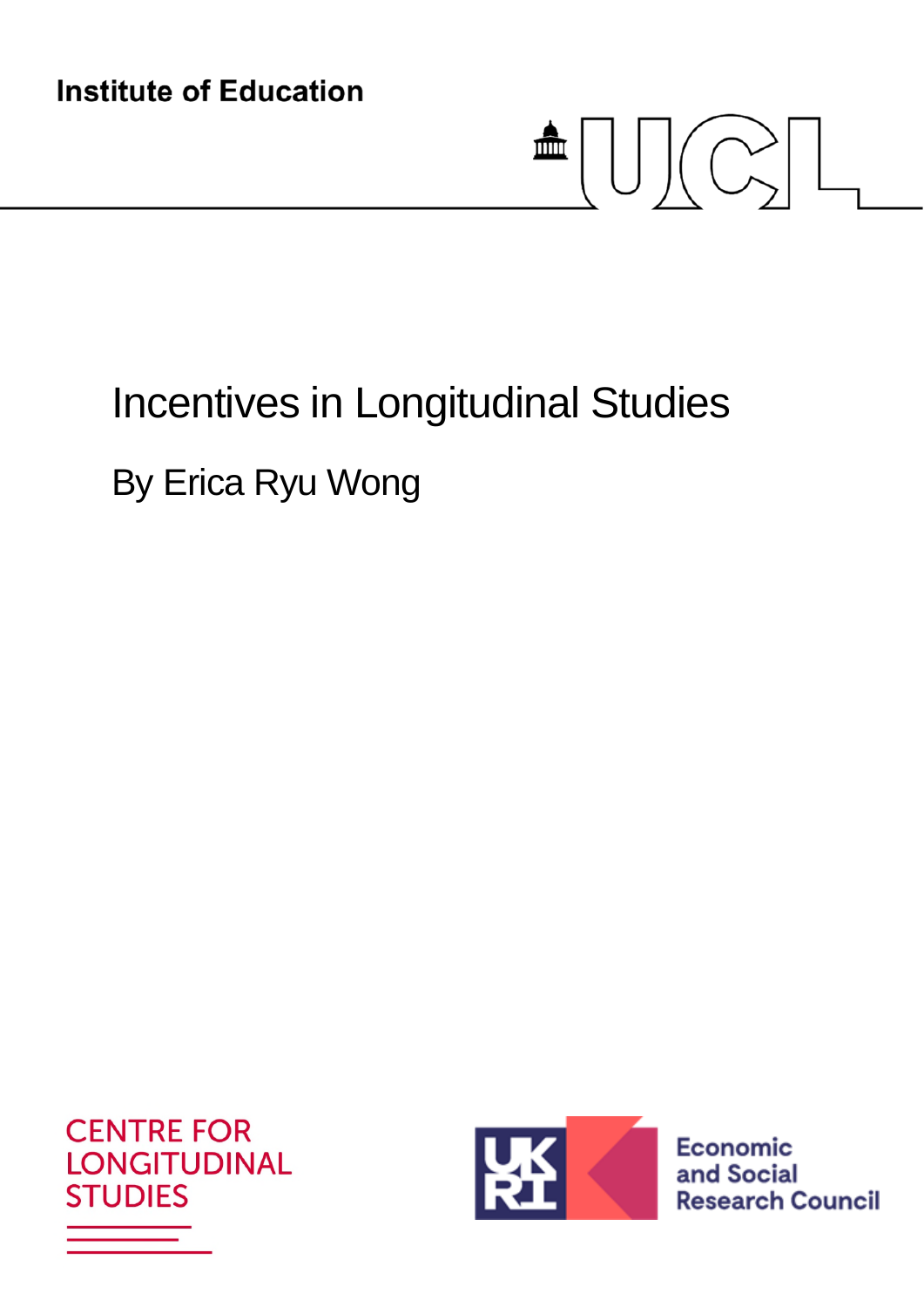## Incentives in Longitudinal Surveys

Survey response rates around the world are declining. For longitudinal surveys in particular attrition is a serious concern. The value of longitudinal surveys lies in the opportunity to understanding causal relationships and social processes over time, which requires the retention of sample members. These members cannot be replaced, and the loss of members in any wave can lead to greater cumulative losses over time (Lepkowski and Couper 2002). Further, attrition increases the risk of nonresponse bias if nonrespondents are systematically different from respondents.

Incentives are one of many tools used to retain sample members in longitudinal surveys. The use of incentives in the UK have been fairly limited compared to US-based surveys indeed, most of the cohort studies at CLS have never used incentives, with the exception of Next Steps.

The positive effect of incentives on response rates in both mail and interviewer-mediated surveys is well-established in the literature (e.g., Church 1993, Edwards et al 2002, Singer et al 1999, Singer 2002, Singer and Ye 2013). Though much of this research had been conducted on cross-sectional surveys, a growing literature on the use of incentives in longitudinal surveys addresses issues related to the long-term effects of introducing or withdrawing incentives on response rates, non-response bias and on data quality.

This paper reviews the literature on the effects of incentives in longitudinal studies. With a focus on experimental findings, this paper first discusses how the form, mode of the survey, conditionality and the amount of the incentive affect response rates. Of especial concern to longitudinal studies, the long term consequences on response rates and impact on nonresponse bias are also reviewed. Further, findings on applications of differential incentives for targeting sociodemographic subgroups, converting refusals, encouraging early or web-push responses and saving on potential costs are discussed. Finally, areas in need of future research are presented.

#### What to give?: Form of incentive

Much of the findings from mail and interviewer-mediated cross-sectional surveys apply in the longitudinal context as well in regards to the form of incentive to give. Any incentive improves response rates over a no-incentive condition, but most of the research establishes that cash incentives increase response rates more than non-monetary gifts, even holding constant the value of the gift (Singer et al 1999, Singer and Ye 2013, Laurie and Lynn 2009). A review of population-based longitudinal cohort studies, however, found that in studies that compared cash or gifts of similar value, it was not clear whether cash was more effective (Booker et al 2011).

To note, most studies using 'cash' incentives have administered the money in many forms, such as cash vouchers, e-vouchers, store vouchers (for one store or a range of stores), debit cards, bank or Paypal deposits, or actual cash. 'Cash' incentives are most often given in the form of gift vouchers that can be redeemed at a range of stores (e.g. Love2Shop) or can access a range of goods (e.g. Amazon voucher).

Other monetary incentives like charity donations and lotteries/prize draws tend to be less effective relative to cash in both cross-sectional and longitudinal surveys (Church 1993, Felderer et al 2017, Henderson et al 2010). Charity donations seem to have a neutral or even negative effect on response rates. Tzamourani (2000) found that the offer of making a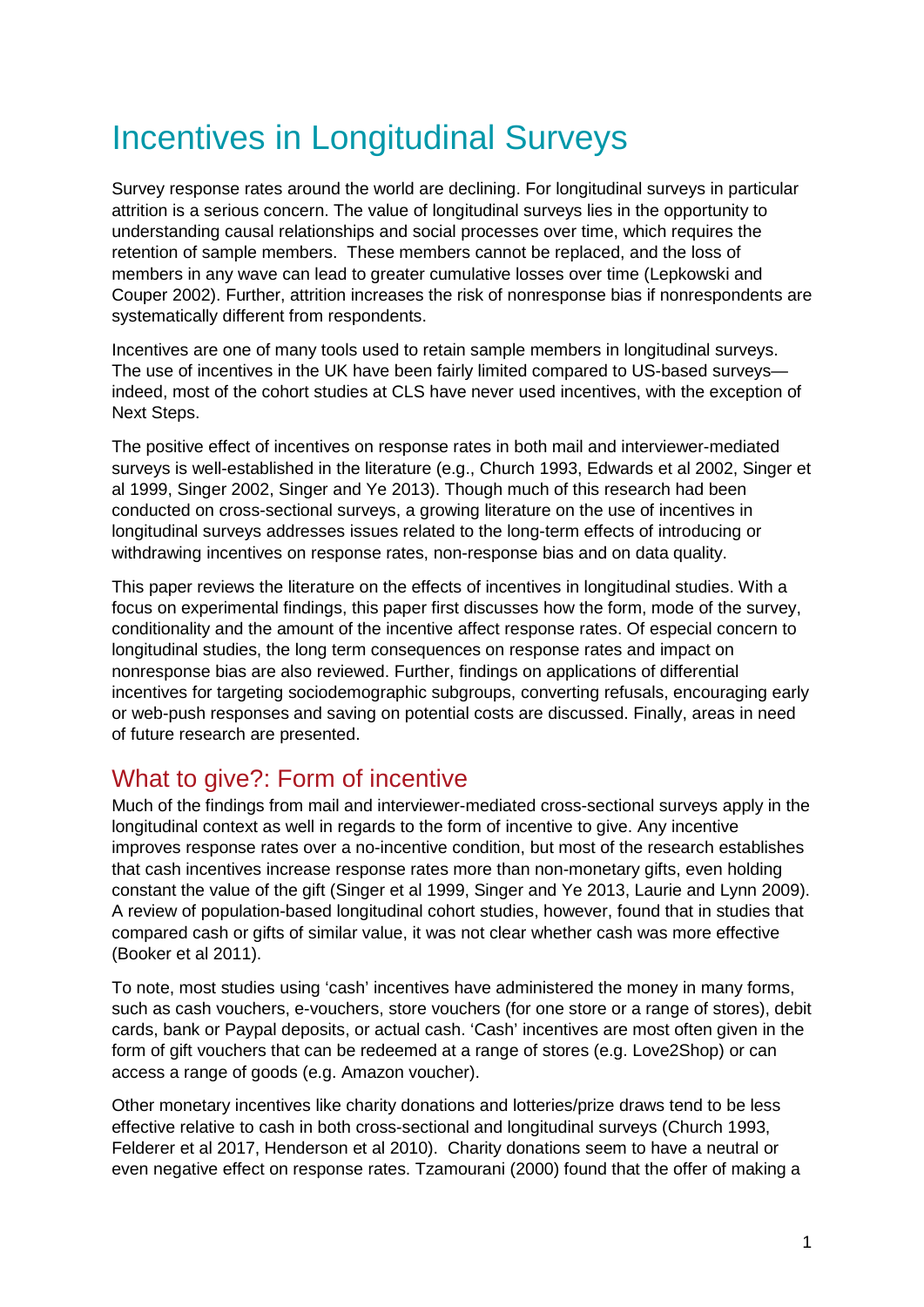charity donation had no effect on response rates in a face-to-face survey, and in an experiment conducted in a longitudinal online opt-in panel, charity donations of €1-2 per wave performed worse than a zero incentive condition (Göritz and Neumann 2016). Only in one experiment (to our knowledge) has a positive effect been found. Lengacher et al (1995) found that donations offered to a charity as an incentive increased subsequent wave response but this incentive was only offered to those who were already cooperative.

Depending on the mode, lotteries sometimes show improvements on response rates over no incentives. Lotteries appear to be effective in some online surveys (Göritz and Wolff 2007, Bosnjak and Tuten 2003), though mainly found to be ineffective in offline surveys (Dillman 2000). In one experimental comparison of lotteries and gifts in a web survey, neither alone were effective but the two offered in conjunction increased response rates over the zero incentive condition (Bosnjak and Tuten 2003). The relative ineffectiveness of lotteries does not seem to depend on the amount of the potential winning - response rates were found not to differ when sample members were offered different lottery amounts (Porter and Whitcomb 2003, Henderson et al 2010).

The fact that online panels tend to report positive effect of lotteries may be attributable to its survey culture. Lotteries are the most common type of incentive used in online opt-in panels (Göritz 2006), and the frequency of waves may offer more opportunities to 'win' relative to other types of studies. Frequent waves in these panels may also open up possibilities for different kinds of incentives, such as loyalty points that are exchanged for cash. Loyalty points have been used with some success (Göritz 2008), but may not be as effective in traditional longitudinal studies with longer intervals between waves.

An understudied area of research in longitudinal studies is how the effect of types of incentive could vary over time. Evidence from online opt-in panels indicates that the effect of the type of incentive may change over the course of several waves. For example, when a prepaid (non-cash) gift was compared to loyalty points, the response enhancing effect of the gift faded over several waves, but the attractiveness of loyalty points increased with each wave (Göritz 2008).

#### Incentive effects by mode

Incentives are effective in all survey modes but the effect size of incentives tend to be smaller in interviewer-mediated surveys than in mail surveys (Singer et al 1999, Jäckle and Lynn 2008). In longitudinal interviewer-mediated surveys the person-to-person contact by an interviewer helps to encourage response along with between-wave participant engagement strategies, so they have not had to rely as heavily on incentives as mail surveys. Despite the importance of the interviewer's role in obtaining participation, incentive effects do not seem to vary by interviewer skills (Castiglioni et al 2008) or characteristics (Kibuchi et al 2018), and interviewers do not seem to exert more effort dependent on incentive received (Colicchia et al 2013) though some have reported feeling more confident or motivated (Yemini 2019).

Due to rising costs of fieldwork as well as opportunities provided by internet technology, survey organisations are increasingly using mixed-mode designs that incorporate an online component. Research on incentives in web surveys and surveys using mixed mode designs suggest that the typically lower response rates found in these modes (Lozar et al 2008, Medway and Fulton 2012; Manfreda et al 2008; Patrick 2018) can be ameliorated by the use of incentives (e.g. Bianchi et al 2016).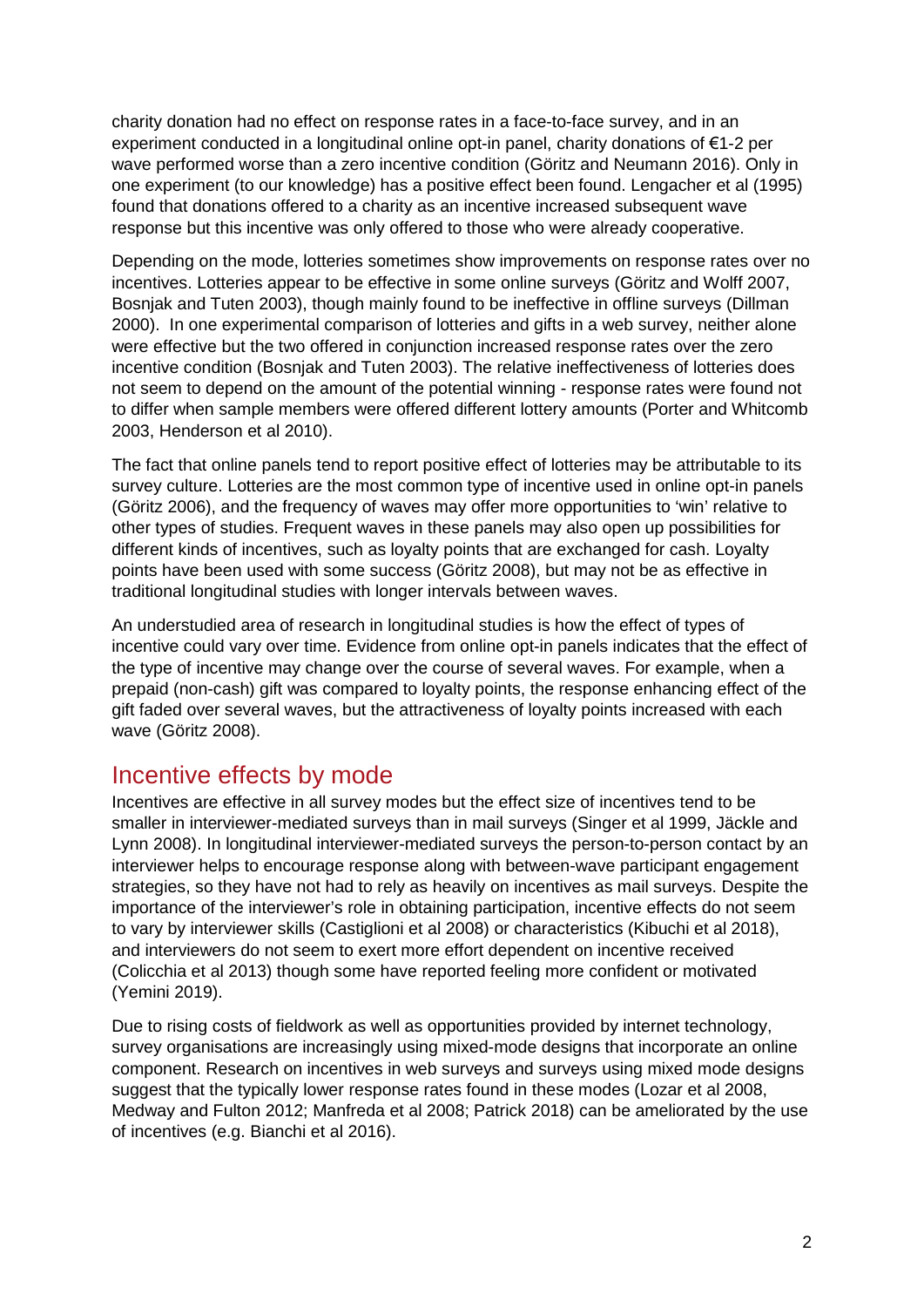Positive effects of incentives on response rates and completion rates have been found for web surveys, and reviews suggest that incentives may be more effective in online vs. offline surveys (Göritz 2006; 2010; 2015). For example, a web survey produced higher response rates than paper in a longitudinal survey of young adults when small unconditional and conditional incentives were offered (McMaster et al 2017).

Those studies that have used a web-push sequential mixed-mode design are of particular interest here. Web push methodology (where a web option is offered first) is increasing (Dillman 2017) as substantial savings may be gained in fieldwork costs by not requiring an interviewer visit. Incentives enclosed with Web-push requests may increase response rates (Messer and Dillman 2011; Wood and Kunz 2014). Recent evidence from an Innovation Panel (UKHLS) experiment that offered a web option suggest that incentives could counterbalance the negative effect on response rates of a mixed-mode design. Offering higher incentive amounts to mixed-mode allocated members, either by adding conditional incentives on top of unconditional incentives or by increasing the amount of the unconditional incentive, increased response rates to those found in face-to-face designs (Jäckle et al 2015, Bianchi et al 2016, Gaia 2017). And discussed later in this paper, 'early bird' or time-limited incentives used to encourage web-first responses in mixed mode studies may also be effective in increasing response rates (Peycheva et al 2019).

In the realm of web surveys, there is rapidly increasing interest in the impact of incentives on response rates per device used to respond or on different kinds of mobile responses, such as downloading an app. Response rates are particularly low when respondents are asked to respond to online surveys via smartphone versus a PC (Toepoel and Funke 2018), but the available evidence suggests that incentives are effective in encouraging mobile response. Mavletova and Couper (2016) found that offering twice the usual incentive for mobile questionnaire completion (vs. completion by PC) increased the proportion of mobile users by 20%. Ten Euro incentives also increased response rates of downloading an app and/or keeping the app downloaded by an odds of 10 (and 25 when asked to do both) (Keusch et al, in press).

#### When to give it?: Prepaid (unconditional) or Promised (conditional)

Though previous literature has found that prepaid (or unconditional) incentives are more effective than promised (conditional) (Church 1993), the difference between unconditional and conditional incentives are not as clear in interviewer-mediated surveys. In a metaanalysis of 39 experiments, Singer and colleagues (1999) found that in studies where prepaid and promised incentives were directly compared, prepaid incentives yielded higher response rates; however, in the overall meta-analysis, they found no statistically significant differences between prepaid and promised incentives.

Any advantage of unconditional incentives may have over conditional incentives are further muddled when assessed in panel surveys. Several studies have found no difference between prepaid and promised incentives on response rates. McGonagle and colleagues (2009) found no difference in the effect of prepaid or postpaid incentive on the rate of return of address update cards, and overall response rates were the same between those who received a promised incentive and those who received both a prepaid incentive and a promised incentive in a longitudinal web survey (Coopersmith et al 2016). In longitudinal studies of young adults, Castiglioni et al (2008) and Collins et al (2000) found that conditional incentives more effectively increased response rates when compared to unconditional, but Jäckle and Lynn (2008) found that unconditional incentives had higher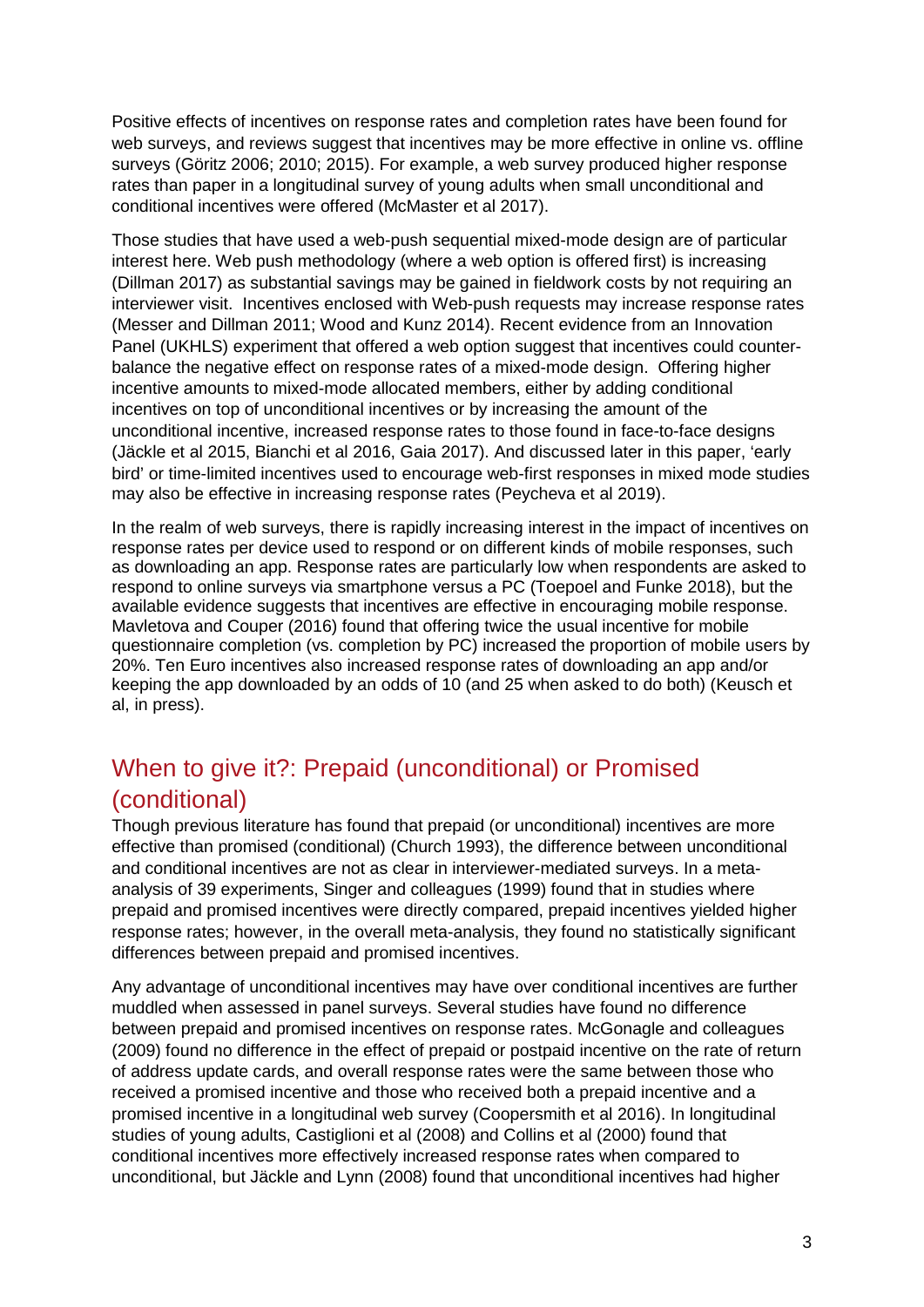response rates (but also had higher item nonresponse) than conditional incentives. In an experiment in BHPS, unconditional incentives were found to yield higher response rates to a request for contact updates, but the authors conclude that the conditional incentive was more cost effective (Fumagalli 2010). And in a SHARE experiment using a German refreshment sample, offering prepaid incentives of any amount increased initial refusals even before the interviewer made contact with the household (Borsch-Supan et al 2013), but it is worth noting that the use of unconditional cash incentives is rare in Germany (Pforr et al 2015).

Some incentive experiments in longitudinal surveys suggest that the amount paid may be more important than whether the incentive is unconditional or conditional (Collins et al 2000, James 1997). In an Understanding Society Innovation panel (IP6) web-push experiment, response rates between a £30 unconditional incentive treatment and a £10 unconditional+£20 conditional incentive treatment only differed by 2% (78% and 76%, respectively) by the end of fieldwork. Further, those who received the latter treatment responded more quickly (Wood and Kunz 2014). The inconsistent evidence about the relative effectiveness of unconditional and conditional incentives may be attributable to the role of trust—in panel surveys, promised incentives from a known and trusted survey organisation may appear as certain as prepaid ones.

#### How much to give?

Research in longitudinal studies (like that in cross-sectional surveys) have generally found a positive association between incentive amount and response rate (Borsch-Supan et al 2013, Booker et al 2011, Laurie 2007, Martin et al 2001, Rodgers 2011, James 1997, Mack et al 1998, Westra et al 2015, Pendleton et al 2019). Offering a 'maximum' amount, however, is not necessarily the best course of action (or financially feasible). Dillman et al (2014) cautions that the amount of the incentive should not be too high, lest it create suspicion. But at the same time, the incentive should be large enough to reduce attrition over multiple waves, as smaller incentives (\$10 compared to \$20) have been found to be ineffective over the long term (Mack et al 1998).

The evaluation of cost effectiveness is important, then, as incentive size should be optimised relative to the potential increase in response rates. A number of studies have found that the marginal increase in response rate was not worth the increase in cost (Fumagalli et al 2010, McGonagle et al 2013, McGonagle et al 2011).

In some longitudinal studies, higher amounts did not uniformly yield the highest response rates. Some incentive experiments have found that lesser amounts yielded higher response rates. Creighton and colleagues (2007) found that a \$20 incentive was more effective than a \$40 incentive or no incentive for those in the poverty stratum, and in the UK, smaller incentives (£5) used in the Labour Force Survey yielded better response rates in high-ethnic minority areas than larger incentives (£10) (Pendleton et al 2019). Even when higher value amounts were tested in a large-scale rotating panel survey (NSFG), the larger incentive (\$60) did not produce higher response rates than the smaller incentive (\$40) (Wagner et al 2017). Moreover, higher amounts may interact by subgroup, whether the incentive is conditional/unconditional and type of response requested. For example, Fumagalli et al (2010) found that higher amounts yielded higher response rates only for those offered conditional incentives for address confirmation card returns, but a lower monetary incentive yielded the highest response rates for change of address cards. Another longitudinal study found that an increase in prepaid incentive was not as effective as an increase in promised incentive for converting refusals among hard-to-reach young adults (Marek et al 2017).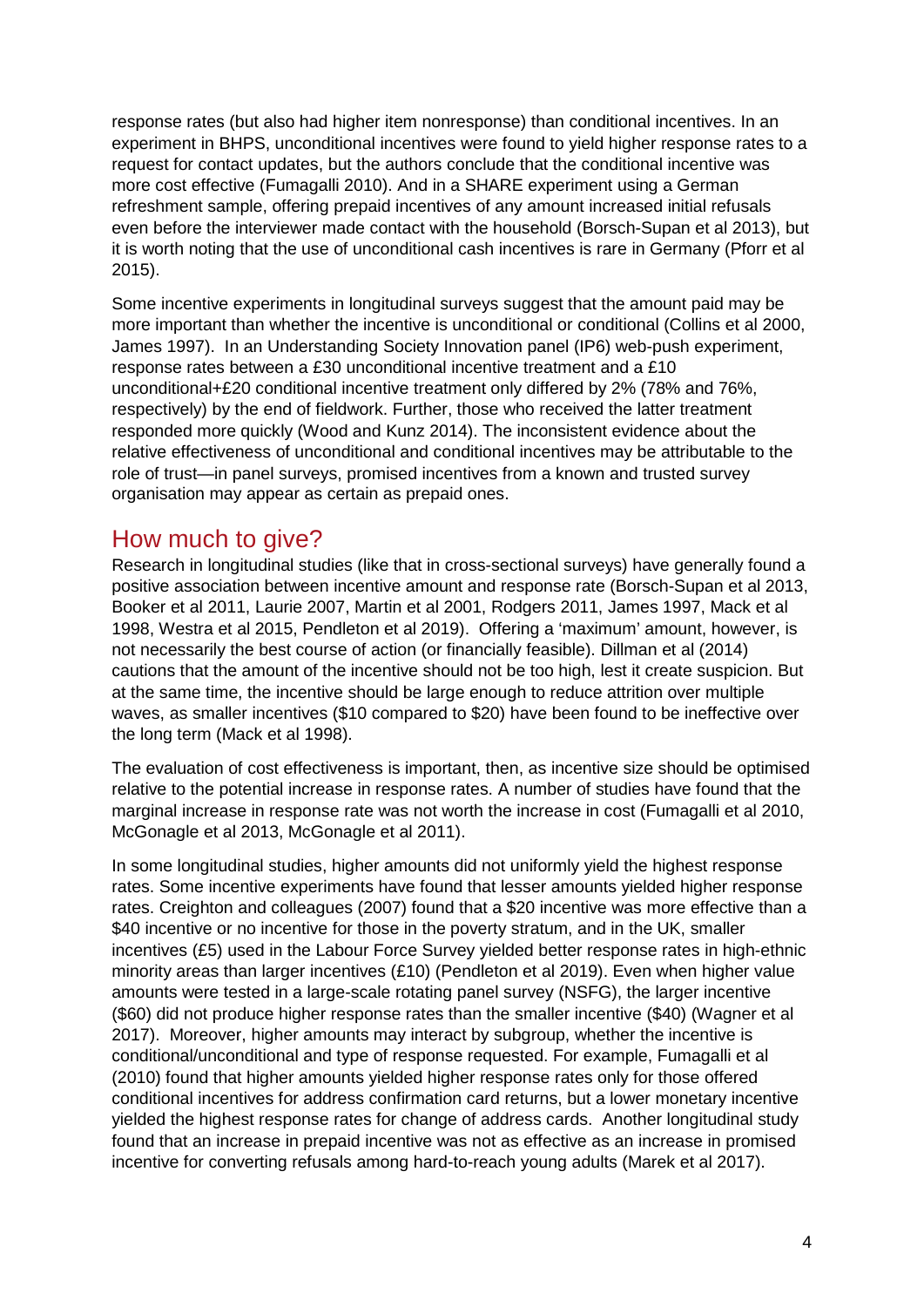What constitutes a 'large' or 'small' incentive needs to be contextualised, however. Incentives are becoming more widespread in the UK, but tend to be much lower value than those offered in the US (Laurie and Lynn 2009). Whereas US studies may compare the effect difference of \$20 increases or more (e.g. Zagorsky and Rhoton 2008 evaluated the effect of \$0, \$20, and \$40 incentive conditions in the Mature Women longitudinal survey), UK studies like the BHPS or UKHLS (e.g., Laurie 2007, Brown and Calderwood 2014) have found that much smaller increases (£3-5) can have a similar positive effect on response rates. The effect of the size of the incentive can vary within countries as well. An incentive experiment used in SIPP (Survey of Income Participation) in the US found that larger incentives (\$0, \$20, or \$40) had little impact on overall response rates, but had differential effects by region (Westra et al 2015).

Another consideration in determining the amount of the incentive is the burden of a survey. Evidence indicates that incentives are more effective in increasing response rates when there is greater interview burden (Singer et al 1999, Lynn and Sturgis 1997). Longitudinal surveys tend to require more of respondents, such as longer, more detailed interviews, additional paper and/or online components, cognitive tests, biomeasures, and/or requests for data linkage. However, whether survey length or perception of burden is related to response at the next wave is unclear (Hill and Willis 2001), and incentives have not been found to differentially affect those who expressed burden concerns than those who had not (Martin et al 2001). Nevertheless, evidence suggests that incentives can help minimise the potential negative effects of a burdensome wave (Castiglioni et al 2008), and the amount given should be considered in proportion to the burden of the survey.

#### What could happen?

#### Long-term consequences on response rates

A major concern about the use of incentives in longitudinal studies is the effect the incentive may have over the long-term. Specifically, will there be an expectation effect where respondents will continue to expect incentives and be discouraged from responding if none or a lesser amount is given? Or if incentives are given to late responders or refusers, will it condition members to delay or refuse in order to receive an incentive? Potential respondents can be discouraged from responding both within a wave, thus affecting cumulative nonresponse rates since prior participation is a strong predictor of future participation, and/or from sweep-to-sweep where the receipt or lack of receipt of incentives in one sweep affects participation in later sweeps.

The literature so far is reassuring. Many find that the effect is neutral in a variety of survey modes (e.g. Coopersmith et al 2014, LeClere et al 2012). The withdrawal of an incentive opportunity does not appear to affect response rates within a sweep. That is, offering timelimited incentives has not been found to negatively affect response rates after the time period expires (Fomby et al 2016, Brown and Calderwood 2014, Peycheva et al 2019), which assuage concerns that sample members would be discouraged from responding if they 'lost out' on an opportunity for a higher incentive.

Also, receiving incentives does not seem to create an expectation or conditioning effect in later waves. Lynn et al (1997) found that incentive effects on response rates may be largely independent between waves with little or no carryover effect – those who received an unconditional £5 incentive did not differ in response rates from those who did not receive the incentive at the next wave. And those who had received a large 'end game' incentive did not have different response rates in later waves from other initial refusers who had not received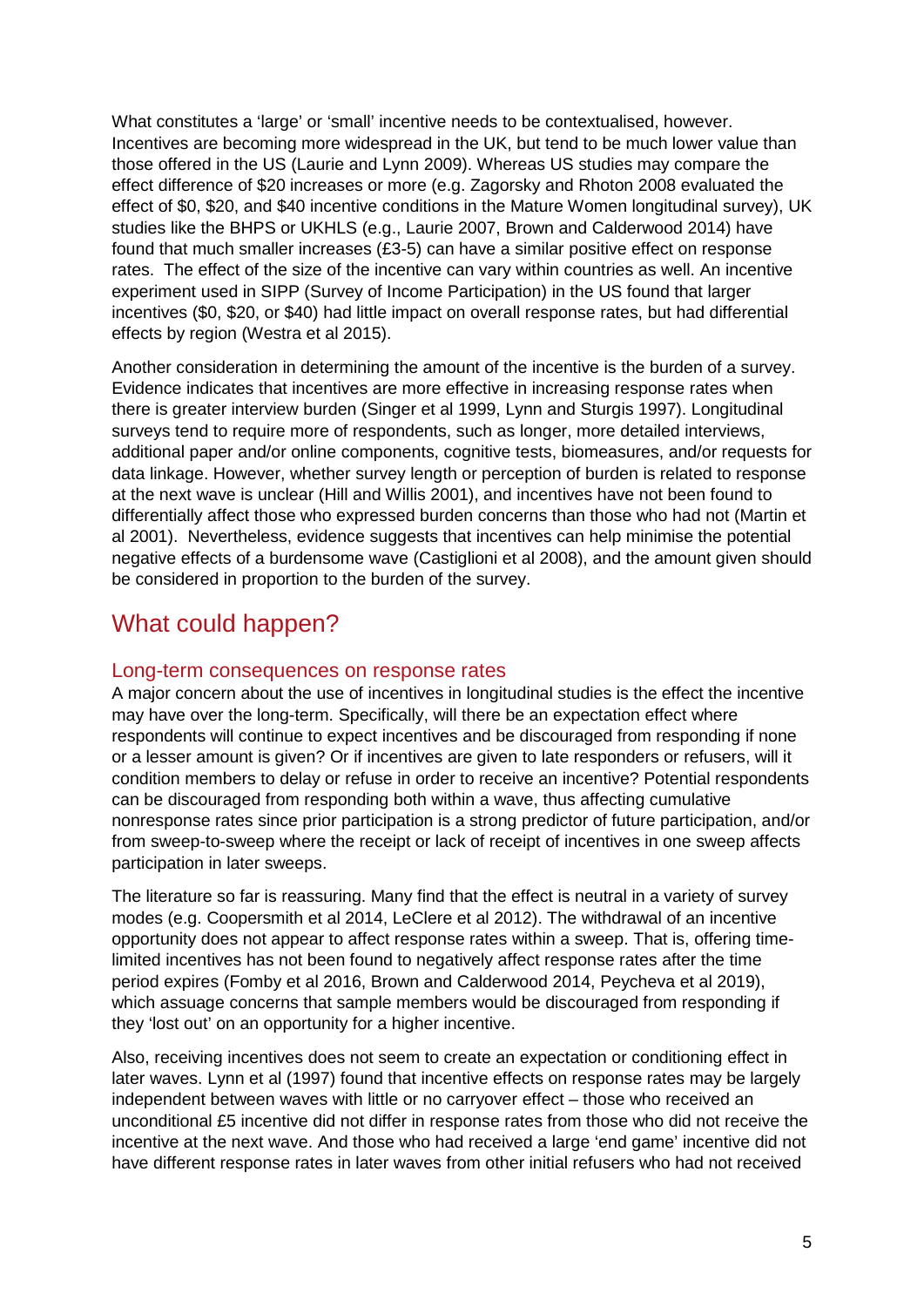an incentive (Lengacher et al 1995), nor do such refusal conversion incentives seem to condition respondents to delay responses in later waves (Colicchia et al 2012).

Even more assuring, many studies find that the positive effect on response rates endures over later waves, thereby reducing cumulative nonresponse. A positive effect of an incentive in a panel seems to persist even without repeated incentive payments (Laurie and Lynn 2009, Mack et al 1998, Scherpenzeel et al 2002, Castiglioni et al 2008, Sundukchi 1999). Jäckle and Lynn (2007)'s incentive experiment on a postal/telephone longitudinal survey among young adults (YCS) found a lasting but diminishing effect in later waves and found that effects of incentives at later waves were independent of incentives at earlier waves. And in US Census Bureau surveys (SIPP and SPD), higher incentives given in the first wave had lasting effects on reducing nonresponse.

#### Consequences on nonresponse bias

As response rates are not necessarily a good indicator of survey quality, it's important that nonresponse bias should be taken into account (Singer and Ye 2013, Groves 2006). Nonresponse bias can result from differential effects on sample composition or from affecting the quality of the data (e.g., item nonresponse). There have been mixed results on the impact of incentives on nonresponse bias.

Research in cross-sectional surveys have found no differences in data quality or differential measurement errors where respondents were offered either a cash incentive or a gift (e.g., Ryu et al 2006), and no effect on item nonresponse or effort expended during the interview (Singer et al 2000, Medway and Tourangeau 2015). There have been similar findings in longitudinal surveys of a neutral effect on nonresponse bias (Westra et al 2015, Cantor et al 2008, Borsch-Supan et al 2013, Yu et al 2017, Husseman et al 2016). Jäckle and Lynn (2008) found that incentives increased item non-response but the positive effect on response rates outweighed this negative effect, and incentives largely had proportionate effects on response rates across respondent characteristics. Changing the incentive from conditional to unconditional had no effect on response rates on item nonresponse either.

Other studies have found that incentives reduce nonresponse bias over waves (Bruderl et al 2008, Goldenberg et al 2009). In a report of the use of incentives in longitudinal US Census Bureau surveys (SIPP and SPD), Creighton and colleagues (2007) found that incentives reduced item nonresponse, and Laurie and Lynn (2009) conclude that incentives used in longitudinal surveys can reduce bias by disproportionately increasing response for those with low response propensities. In McGonagle and Freedman's (2016) incentive experiment in a PSID supplement, the incentive did not introduce or exacerbate sample bias, and may have even slightly reduced a pre-existing bias by bringing in a disproportionate number of less educated people.

Findings on the differential effects of incentives do suggest that there is a potential to reduce sample bias by bringing in those sociodemographic groups with low response propensities. Several studies in both longitudinal and cross-sectional surveys have found differential responsivity to incentives by sociodemographic status, namely that incentives have a stronger effect on low income, low education, and ethnic minority respondents (e.g., Felderer at al 2017, McGonagle and Freedman 2016, McGonagle et al 2013, Laurie 2007, Mack et al 1998, Martin et al 2001, Ryu et al 2006, Wagner et al 2017). In the UK's Department of Education-sponsored Omnibus Survey of Pupils and their Parents/carers, incentives doubled response rates for all groups, but tripled response rates for Free School Meal eligible members (Knibbs et al 2018). Stronger effects of incentives on older sample members have also been found (Lynn 2012, McGonagle and Freedman 2016) as well as young adults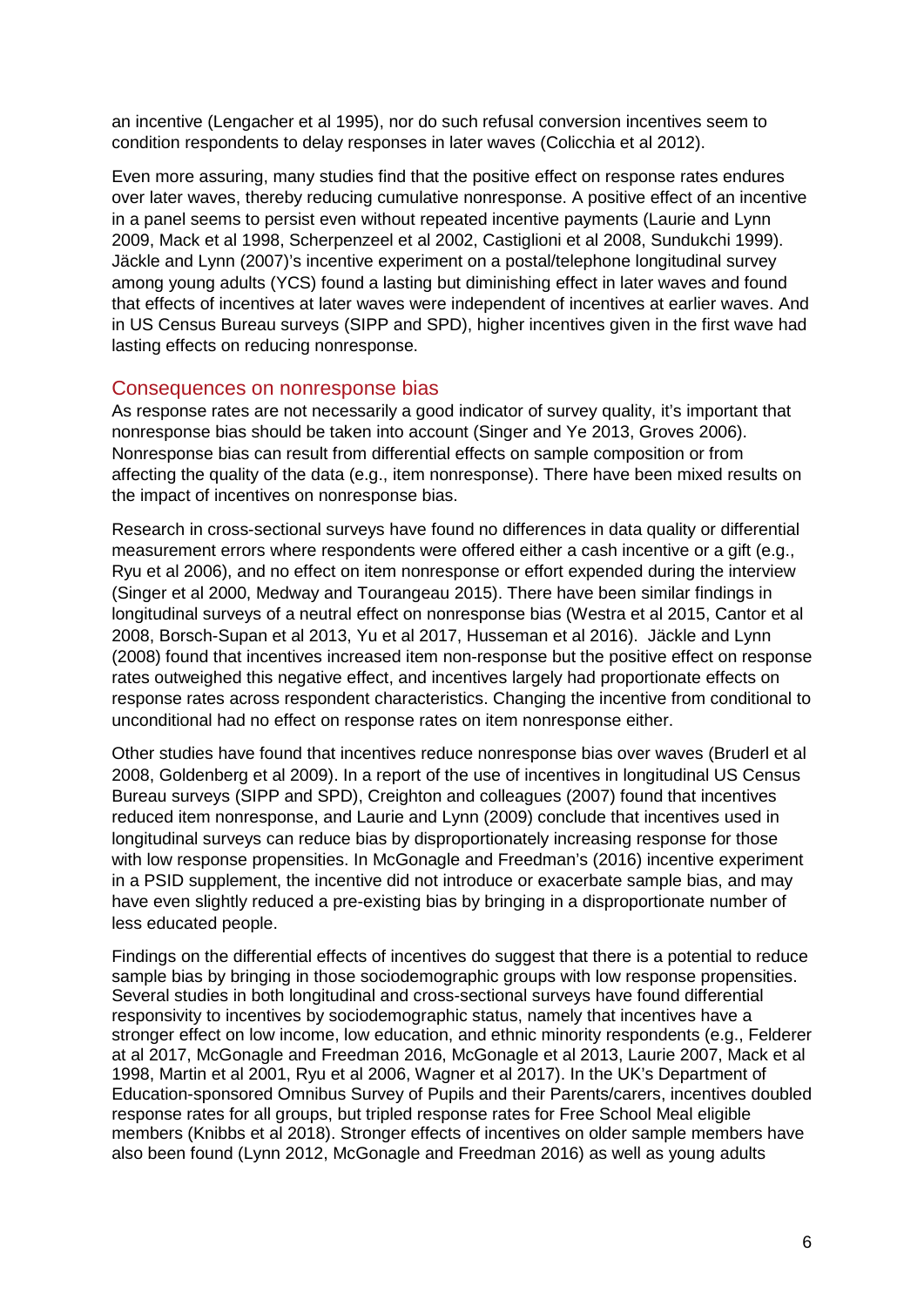(Laurie 2007), both of which are groups that tend to have lower response rates (Bhamra et al 2008, Laurie 2007).

Some longitudinal studies, however, have found that incentives do not have differential effects based on demographic factors. Husseman et al (2016) found that incentives increased consent rates of parents agreeing to let their children be interviewed and helped secure participation of those who had previously refused, but had no differential effect according to various demographic factors. And in a longitudinal health study of ethnic minorities in the US, early bird incentives increased response rates over all population subgroups and were not affected by household characteristics (LeClere et al 2012). In a rotating panel survey (SCA), incentives increased response without affecting nonresponse bias based on sociodemographic characteristics (Suzer-Gurtekin et al 2016).

Evidence about the impact of incentives on nonresponse bias in mobile web surveys is limited, but initial indicators show that there may be some impact on sample composition. Incentives offered to encourage mobile web completion affected the sample composition, with higher participation rates among females and those with higher levels of education (Mavletova and Couper 2016).

#### To whom should they be given?: Differential Incentives

The finding that there may be differential response propensities to incentives may present a case for the use of differential incentives. Differential incentives can be divided into two broad types: those that are targeted based on respondent sociodemographic characteristics and those that are contingent based on respondent behaviour, either in the past or present. As discussed above, given that incentives may have a stronger effect on those with low response propensities, it may be cost-effective to offer incentives to particular subgroups based on sociodemographic characteristics like income in order to boost response rates for these groups and help reduce nonresponse bias. One of the key advantages of longitudinal studies is the wealth of information on sample members that would enable a targeted design (Lynn 2015; 2017).

Incentives have also been used effectively to target those based on behaviour- namely, nonresponse. Evidence suggests that incentives are especially effective at converting refusals and have little effect on noncontact rates (Singer et al 2000, McGonagle and Freedman 2016). Incentives have been found to be effective when previous refusers were offered an incentive to take part at a later wave (Martin et al 2001, Rodgers 2011), both for recent and long ago refusals (Creighton et al 2011). Longitudinal studies also offer an opportunity to target those with low response propensities based on a number of factors and behaviours. In a PSID experiment, time-delimited incentives were found to be both a cost efficient and effective strategy for capturing those with the highest initial probabilities of nonresponse (Fomby et al 2016). 'End game' incentives, whereby reluctant sample members are offered increasingly higher incentives to secure cooperation have also been found to effective in converting refusals, without affecting participation in later waves (Lengacher et al 1995).

Some studies have evaluated the effect of refusal conversion incentives on data quality and sample composition. In the large-scale longitudinal World Trade Center Health Registry survey, those receiving the refusal conversion incentive achieved a response rate 30% higher than those who did not, and there were no differential effects of the incentive on response completeness or across socio-demographic groups (Yu et al 2017). In a 35-year longitudinal study of women, incentives were given to both previous refusers and previous participants, but were most effective among those with low cooperation propensities and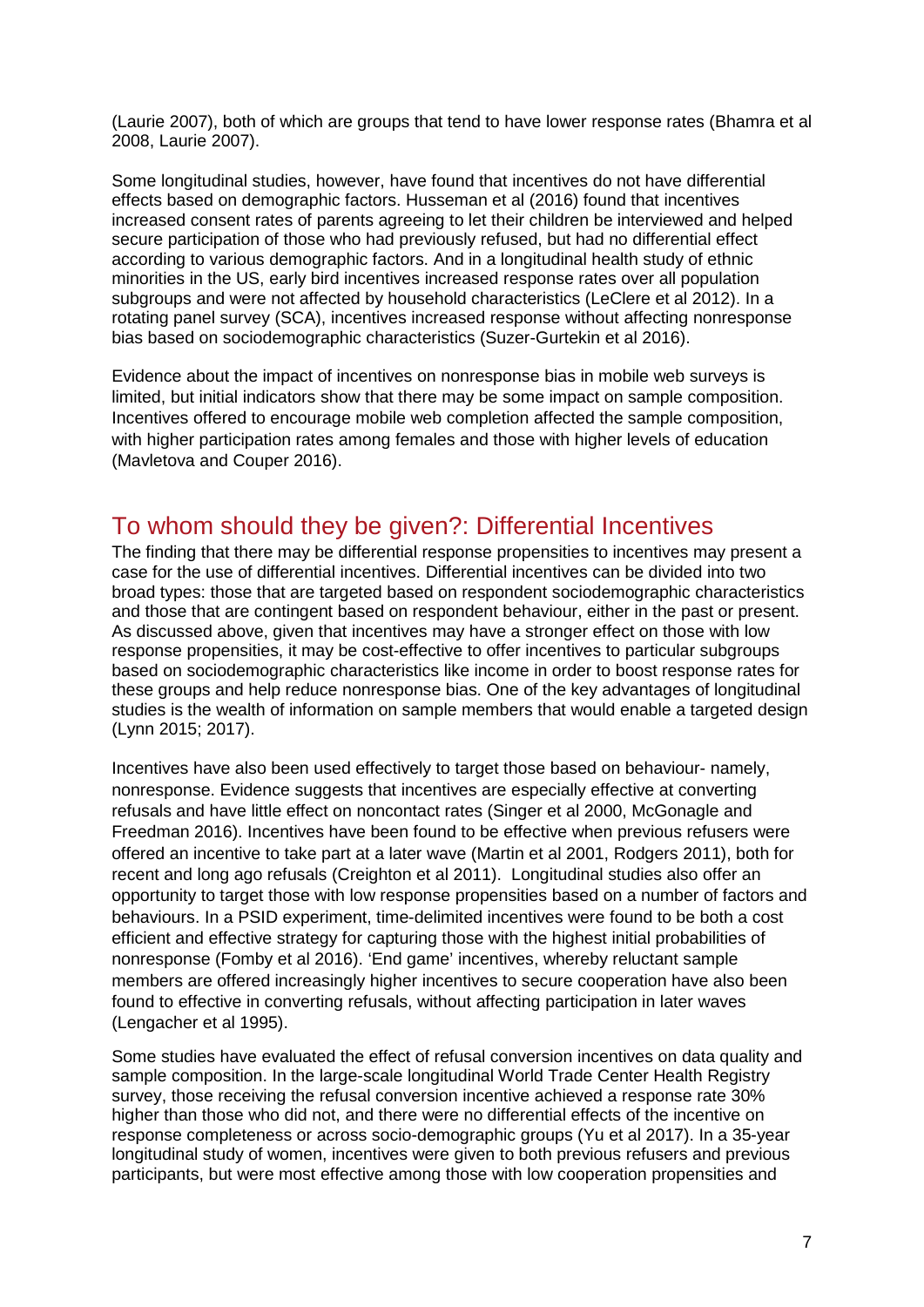improved their data quality measured by length of interview and more items answered (Zagorsky and Rhoton 2008).

More recently, incentives have also been used to encourage certain response behaviour, like early response and/or response via web (e.g. Peycheva et al 2019). There have been some inconsistent findings on the effect of early bird incentives on response rates, however. Some studies have found that early bird incentives increased response rates during the time-delimited period, but did not increase response rates overall (Coopersmith et al 2016, Peycheva et al 2019, Ward et al 2014). Others have found that early bird incentives successfully increased overall response rates (DeSantis et al 2016, LeClere et al 2012), particularly by increasing response rates among those who were hard-to-reach or had low response propensities (Goble et al 2014, Fomby et al 2016). Early bird incentives may also decrease respondent burden by reducing subsequent contact attempts which would provide longer rest periods between waves.

One of the main advantages with early bird, push-to-web and differential incentives in general is that it can save costs by encouraging early response, and particularly response via web. These cost savings can come about because incentives are only offered and given to specific sub groups, or these cost savings can be reaped by decreased fieldwork and follow-up costs.

However, there are inconsistent findings on the cost-effectiveness of early bird incentives. Some studies had adopted the early bird approach after experimentation due to the substantial fieldwork savings in follow-up calls and data collection efforts (Coopersmith et al 2016, DeSantis et al 2016, Goble et al 2014). Other studies found the results and cost savings to be more moderate. In the NLSY79, which first introduced the 'early bird' approach, incentives were offered to those who set up an appointment within four weeks. Response rates were slightly higher and took less interviewer time to complete, but the early bird incentive was only offered to the most cooperative respondents (Kochanek et al 2010). An early bird incentive used for the first time in a major UK longitudinal survey (IP of UKHLS) only had modest take up rates, so the overall impact was minimal (Brown and Calderwood 2014). Carpenter et al (2018) found a cost savings of £1.14 for every £1 spent to implement the bonus for completing the interview online.

#### Where is evidence weak?

Although research on incentive effects in longitudinal studies have burgeoned, there are still several areas that have been neglected:

First, it is yet inconsistent and unclear how 'cost-effectiveness' should be calculated. Research based on longitudinal studies generally finds positive association between incentive amount and data collection efforts like number of calls (James 1997, Rodgers 2011), but the weighing of incentive costs relative to costs of other data collection and fieldwork efforts is not clear, not stated or often presumed rather than calculated.

Second, there is little research on the impact of the administration of incentives (Göritz 2015) in longitudinal surveys. The difference in impact between cash-in-hand and cash-like incentives (e.g., gift vouchers, cash vouchers, debit cards) are relatively unknown. Also unknown is how the type of gift voucher—e.g., e-voucher, Amazon.co.uk voucher, or other store vouchers- might impact response rates. Online opt-in panels, though different in many aspects from traditional longitudinal surveys, have investigated the administration of cash incentives and have found that the mode of how cash incentives are given matter. When comparing monetary incentives administered via bank transfer, PayPal, loyalty points (loyalty points could be cashed in) or charity donations, Göritz and Neumann (2016) found that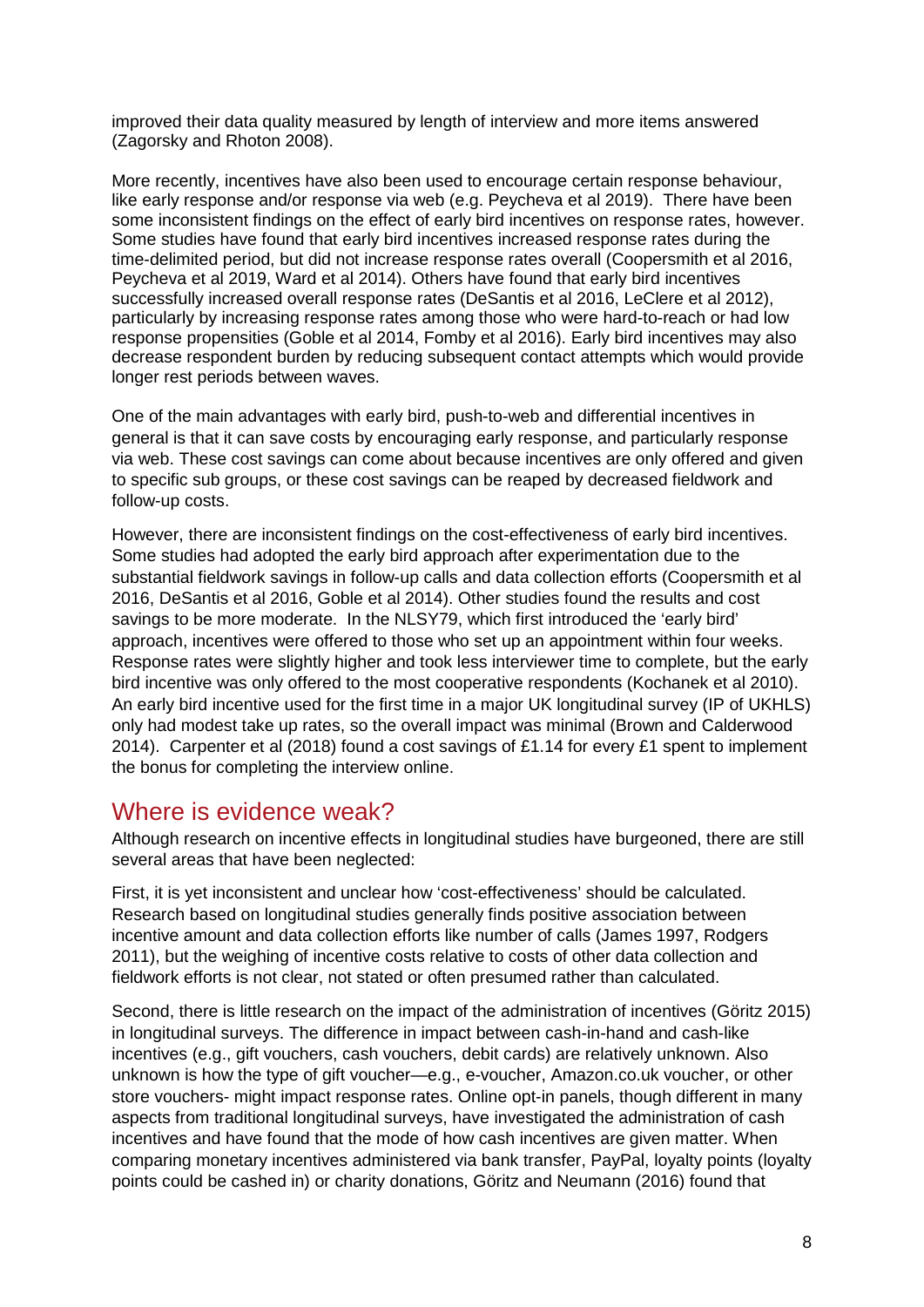PayPal administered incentives lowered baseline responses, and bank transfers increased retention over waves. The use of PayPal is somewhat controversial. It has the advantage of a 'mass payment' option that makes paying a large number of people simultaneously possible. However, retrieving payments requires some technical skill as well as registration with PayPal (or other like intermediary). In a study of the effect of a PayPal-administered incentive, researchers found that the effect changed over the course of a German online optin panel. While it lowered response rates in the first wave, it enhanced response thereafter, then remained neutral (Göritz et al 2008). In another study, a \$2 bill was found to have a higher response rate than a \$5 cheque despite the increased value of the \$5. However, the cost of having to cash the cheque may have reduced its value, or the rarity of the \$2 bill may have increased its perceived value (Doody et al 2003).

Third, how time between waves affects the impact of incentives and response propensities of participants is also unknown. Loyalty points may be successful in online panels because respondents are asked to respond to surveys with very short intervals in between each wave (e.g. 1 month).

Fourth, how incentives interact with the maturity of a panel is not well known. Given that incentives tend to be more effective in surveys where the saliency of the research may not be high for respondents (Groves et al 2000), this seems an understudied area of research. Laurie and Lynn (2009) has suggested that panel attrition in previous waves leaves a sample of loyal and interested respondents who may be less responsive to extrinsic incentives, and there is some evidence that response behaviour may be affected by the time sample members have been in the panel (Watson and Wooden 2011, McGonagle et al 2011). For CLS birth cohort studies, this may mean that incentives may not be as effective for older birth cohorts, and may even diminish altruistic motivations for participating. In an incentive experiment in the Health and Retirement Study in the US, enjoyment of the first interview was related to response propensity at the second wave, but among those who received the large incentive, those who enjoyed the interview were less likely to take part. The incentive seemed to cancel out the enjoyment effect (Lengacher et al 1995).

Another area of opportunity for research lies in the application of incentives for different kinds of mobile surveys, a move to which survey methodology is quickly headed. Existing research is in its nascent stages, and it is yet unclear how incentives might differentially affect mobile survey respondents as well as differentially affect types of mobile survey applications, including but not limited to questionnaires, downloading apps, GPS tracking, 'passive' mobile data collection, playing games, or wearables.

In general, we need a better and more nuanced understanding of why people respond or do not respond to surveys. Reasons for attrition can vary by group as well as by individual circumstance. For example, wealth predicts attrition in the US, but not in England, and low education predicts attrition in England, but not the US (Banks et al 2011). Attrition among older people have been found to be correlated to cognitive impairment, being childless, being lower socioeconomic status and being obese (Bhamra et al 2008). Further, Colicchia et al (2012) found that some respondents refused even with increased incentives, and some previously compliant respondents refused even after the highest incentive was offered, suggesting that difficult-to-convert respondents are not the same across waves. Relatedly, the survey tradition or culture of a country can impact responsivity to incentives as well (Pforr et al 2015, Laurie and Lynn 2009). Better understanding reasons for survey response can help inform the strategic use of incentives on those with low response propensities or those who would be most responsive to incentives.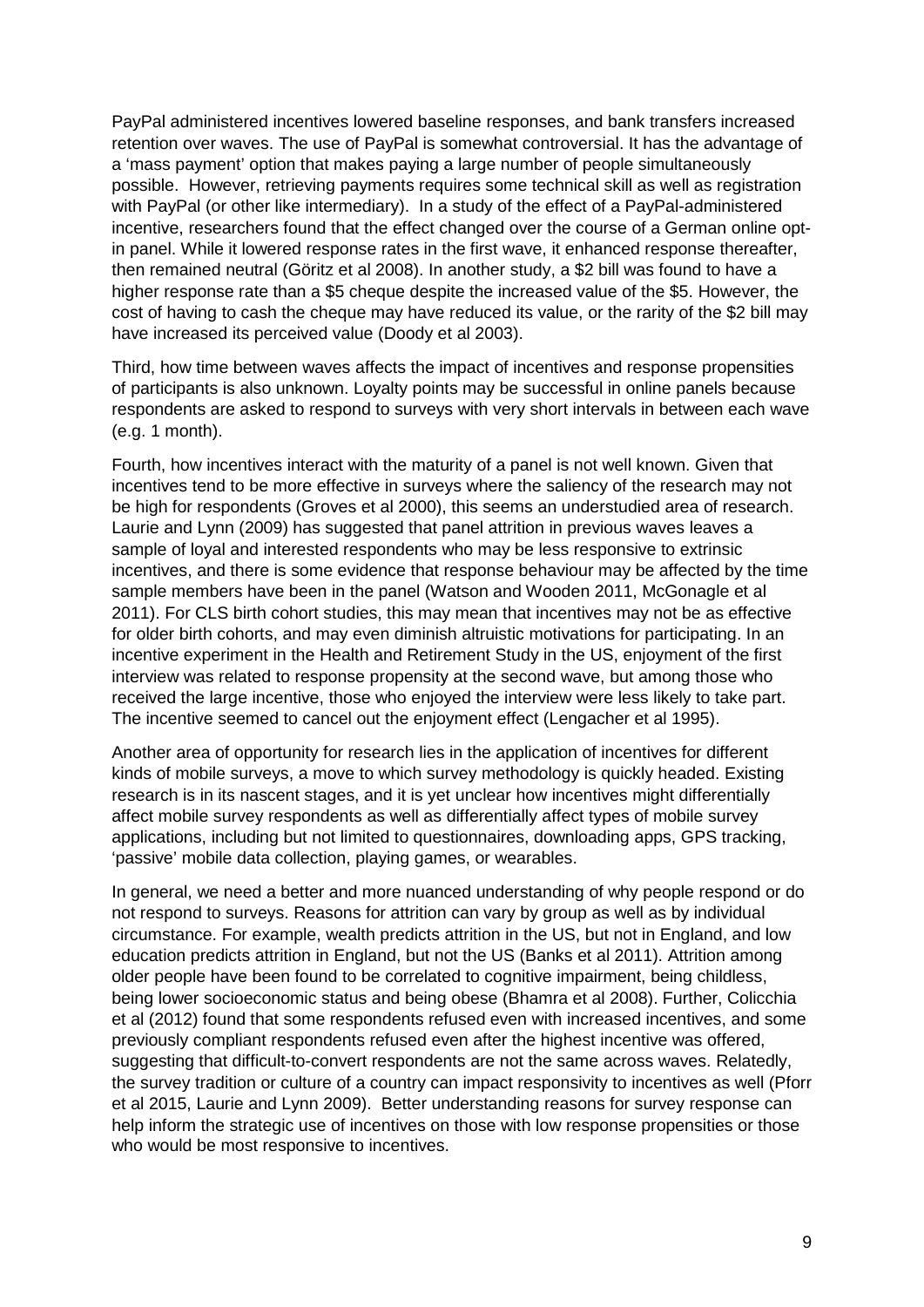More broadly, Singer and Ye (2013) urges that theory should guide practice; as survey conditions vary between studies, it is often not possible replicate the exact incentive conditions. Perceptions postulated by theories for why people do or do not respond to incentives have not been adequately explored. Though not discussed in length in this paper, three main theoretical frameworks are most often used to explain why incentives work: Social exchange theory (Gouldner 1960) suggests that a sense of reciprocity encourages response, Leverage salience theory (Groves, Singer and Corning 2000) explains that decisions to respond are based on the subjective salience of different factors, and economic models of survey response or opportunity cost theories postulate that people decide based on the weighing of benefits against costs (Ajzen and Fishbein 1980).

Finally, ethical issues related to the use of incentives and, in particular, differential or targeted incentives need further exploration. The few studies by Singer and colleagues that have examined this issue are encouraging. Larger incentives do not seem to induce people to take higher risks they would not take with smaller incentives (Singer and Couper 2008), and when told about differential incentives, respondents felt it unfair but their feelings did not affect later participation (Singer, Groves and Corning 1999). A NatCen report by Nicholaas and colleagues discussing these issues in detail is forthcoming.

#### **Conclusion**

Incentive use, type, amount, mode, conditionality, frequency and targets all need to be considered in light of a number of scientific, practical, cultural, ethical and financial factors. Several lessons can be drawn from the literature that can inform decisions about incentives in longitudinal studies:

- Cash incentives (or cash-like, in the form of vouchers) are more effective than gifts, lotteries, charity donations, or loyalty points. However, the increasing use of online or mobile web designs may offer opportunities for the use of different types of incentives, and impact the effectiveness of 'cash'.
- Incentives increase response rates in all modes, but are especially effective at increasing response rates for survey modes that typically yield lower response rates, like online or mobile web surveys.
- Although it has been generally accepted that unconditional incentives are more effective than conditional incentives in boosting response rates, incentive experiments in longitudinal surveys do not always find this to be the case.
- Larger amounts are associated with higher response rates, but are not always costeffective.
- Incentives seem to have an enduring, positive effect on response rates in later sweeps.
- Incentives do not appear to increase nonresponse bias through sample composition or data quality. They may have the potential to ameliorate existing sample composition bias, particularly when used in a targeted way for groups with lower response propensities.
- Time-limited incentives may not be effective at increasing overall response rates, but do increase response rates within the time period allotted.
- Further research is needed on the evaluation of cost-effectiveness, the administration of monetary incentives, the impact of time (time intervals between sweeps and panel maturity), incentive use for mobile web applications, and why people choose or choose not to respond to surveys.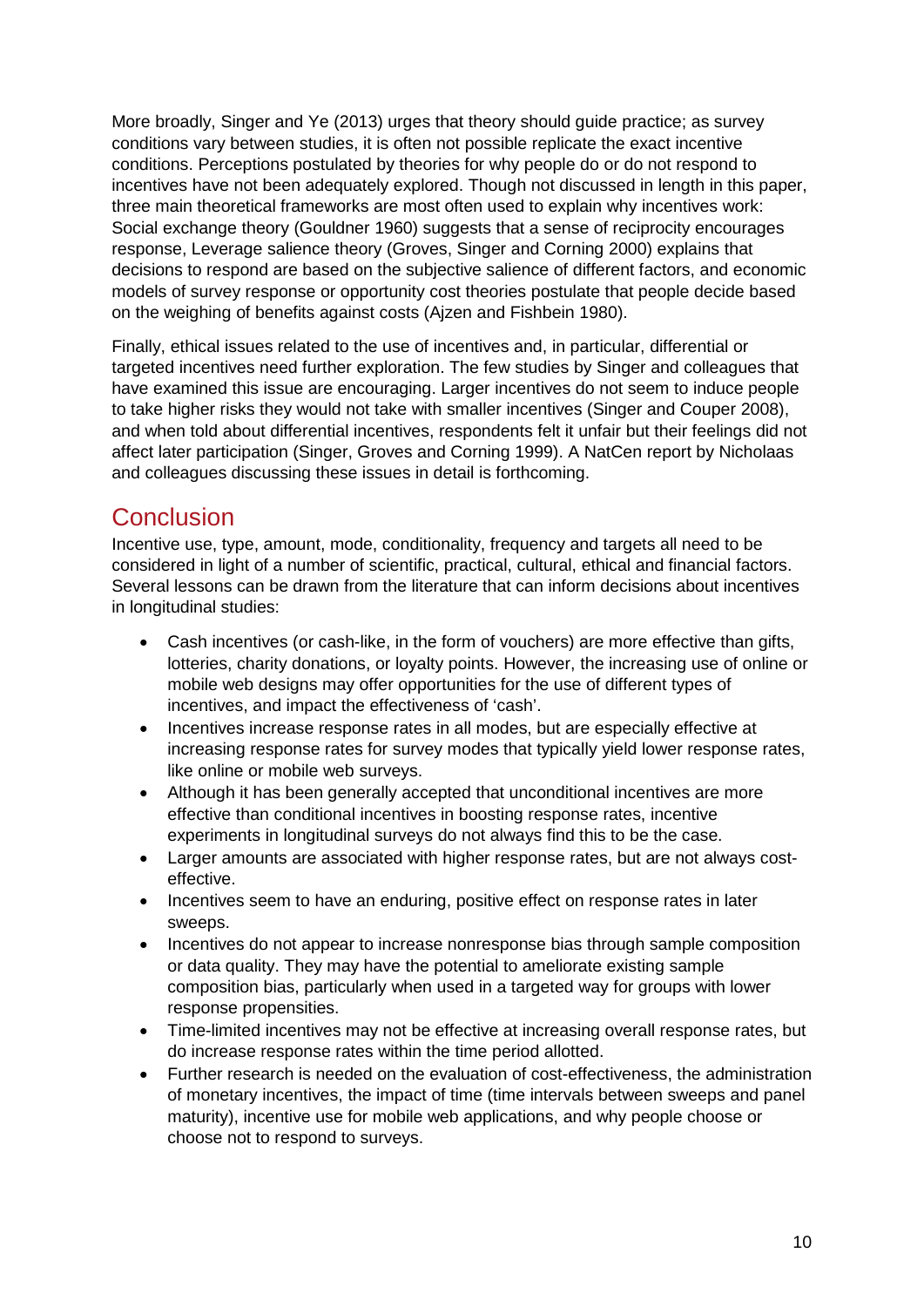### References

- Ajzen, I., & Fishbein, M. (1980). *Understanding attitudes and predicting social behavior.*  Englewood Cliffs, NJ: Prentice Hall.
- Banks, J., Muriel, A., & Smith, J. P. (2011). Attrition and health in ageing studies: evidence from ELSA and HRS. *Longitudinal and Life Course Studies,* 2(2), 101-126.
- Bhamra, S., Tinker, A., Mein, G., Ashcroft, R., & Askham, J. (2008). The retention of older people in longitudinal studies: A review of the literature. *Quality in Ageing and Older Adults*, 9 (4), 27-35. https://doi.org/10.1108/14717794200800025
- Bianchi, A., Biffignandi, S., & Lynn, P. (2016). Web-CAPI sequential mixed mode design in a longitudinal survey: effects on participation rates, sample composition and costs. *Understanding Society Working Paper 2016 – 08*, Colchester: University of Essex.
- Booker, C.L., Harding, S., & Benzeval, M. (2011). A systematic review of the effect of retention methods in population-based cohort studies. *BMC Public Health,* 11, 249.
- Borsch-Supan, A., Krieger, U., & Schroder, M. (2013). Respondent incentives, interviewer training and survey participation. *SHARE Working Paper Series (12-2013),* Munich: Munich Center for the Economics of Aging (MEA).
- Bosnjak, M., & Tuten, T.L. (2003). Prepaid and promised incentives in Web Surveys: An experiment. *Social Science Computer Review*, 21, 208-217.
- Brown, M. & Calderwood, L. (2014). Can Encouraging Respondents to Contact Interviewers to Make Appointments Reduce Fieldwork Effort? Evidence from a Randomized Experiment in the UK. *Journal of Survey Statistics and Methodology,* 2, 483-497.
- Carpenter, H., & Burton, J. (2018). Adaptive push-to-web: Experiments in a household panel study. *Understanding Society Working Paper* 2018-05, Colchester: University of Essex.
- Castiglioni, L., Pforr, K., & Krieger, U. (2008). The Effect of Incentives on Response Rates and Panel Attrition: Results of a Controlled Experiment. *Survey Research Methods,*  2(3), 151-158.
- Church, A. H. (1993). Estimating the effect of incentives on mail survey response rates: a meta-analysis. *Public Opinion Quarterly*, 57, 62-79. DOI: 10.1086/269355
- Cobanoglu, C., & Cobanoglu, N. (2003). The effect of incentives in web surveys: application and ethical considerations. *International Journal of Market Research,* 45(4), 475-488.
- Colicchia, M., Czaplewski, M., & Jaszczak, A. (2012). Refusal Conversion Incentives and Participation in a Longitudinal Study of Older Adults. *Survey Practice,* 5(3).
- Collins, R.L., Ellickson, P.L., Hays, R.D., & McCaffrey, D.F. (2000). Effects of Incentive Size and Timing on Response Rates to a Follow-up Wave of a Longitudinal Mailed Survey*. Evaluation Review,* 24(4), 347-363.
- Coopersmith, J., Vogel, L.K., Bruursema, T., & Feeney, K. (2016). Effects of Incentive Amount and Type of Web Survey Response Rates. *Survey Practice,* 9(1).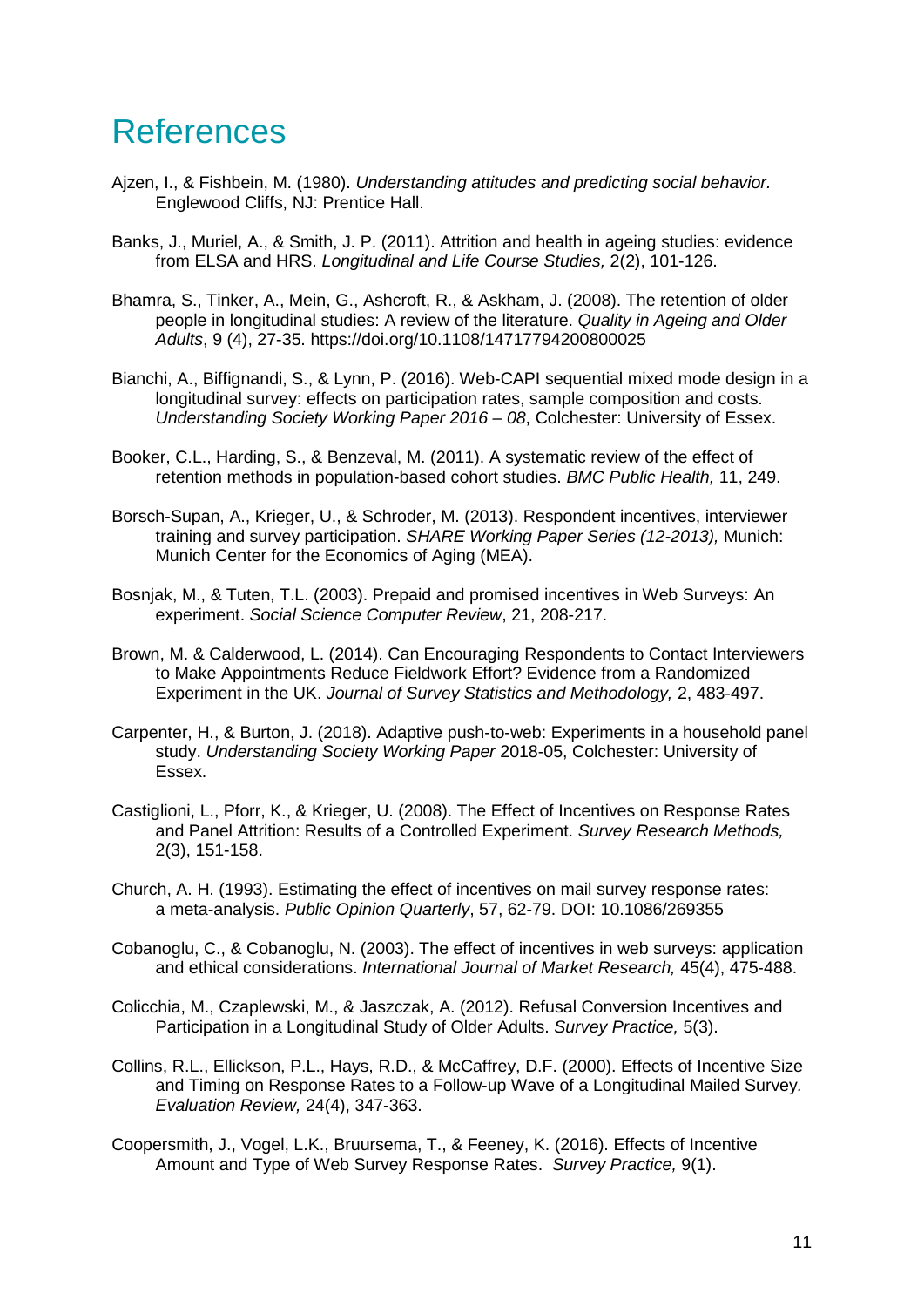- Couper, M. P. (2000). Web surveys: A review of issues and approaches. *Public Opinion Quarterly*, 64, 464-494.
- Creighton, K.P., King, Karen E., & Martin, Elizabeth A. (2007). The Use of Monetary Incentives in Census Bureau Longitudinal Surveys. *Research Report Series (Survey Methodology #2007-2).*
- D'Angelo, A.V., Crowley, J., Maul, L., & Strong, D. (2016). Offering Data Collection incentives to Adults at Risk for Substance Use Disorder. Data Collection Technical Assistance Brief October 2016, Number 1.
- DeSantis, J., Callahan, R., Marsh, S., & Perez-Johnson, I. (2016). Early-bird Incentives: Results From an Experiment to Determine Response Rate and Cost Effects. Paper presented at the 71st annual conference of the American Association for Public Opinion Research; Austin, TX.
- Dillman, D.A. (2017). The promise and challenge of pushing respondents to the Web in mixed-mode surveys. *Survey Methodology,* 43 (1), 3-30.
- Edwards, P., Roberts, I., Clarke, M., DiGuiseppi, C., Pratap, S., Wentz, R. ,& Kwan, I. (2002). Increasing response rates to postal questionnaires: Systematic review. *British Journal of Medicine,* 324 (7347), 1183-91.
- Felderer, B., Muller, G., Kreuter, F., & Winter, J. (2017). The effect of differential incentive on attrition bias: Evidence from the PASS Wave 3 incentive experiment. *Field Methods*, 30 (1), 56-59.
- Fomby, P., Sastry, N., & McGonagle, K.A. (2016). Effectiveness of a time-limited incentive on participation by hard-to-reach respondents in a panel survey. *Field Methods*, 29(3), 238-251.
- Freedman V.A., McGonagle K,A., & Couper M.P. (2018). Use of a Targeted Sequential Mixed Mode Protocol in a Nationally Representative Panel Study. *Journal of Survey Statistics and Methodology,* 6(1), 98-121.
- Fumagalli, L., H. Laurie, & P. Lynn. 2010. Experiments with Methods to Reduce Attrition in Longitudinal Surveys. In *Institute for Social and Economic Research Working Paper 2010-04. University of Essex.*
- Gaia, A. (2017). The effect of respondent incentives on panel attrition in a sequential mixedmode design. *Understanding Society Working Paper* 2017-03, Colchester: University of Essex.
- Goldenberg, K.L., McGrath, D., & Tan, L. (2009). The Effects of Incentives on the Consumer Expenditure Interview Survey. Paper presented at the 64th annual conference of the American Association for Public Opinion Research; Hollywood, FL.
- Goble, L., Stein, J., & Schwartz, L. K. (2014). Approaches to Increase Survey Participation and Data Quality in an At-risk, Youth Population. Presentation at the FedCASIC Conference, Washington DC. 19 March 2014.
- Göritz, A.S. (2006). Incentives in Web Studies: Methodological Issues and a Review. *International Journal of Internet Science,* 1(1) special issue, 58-70.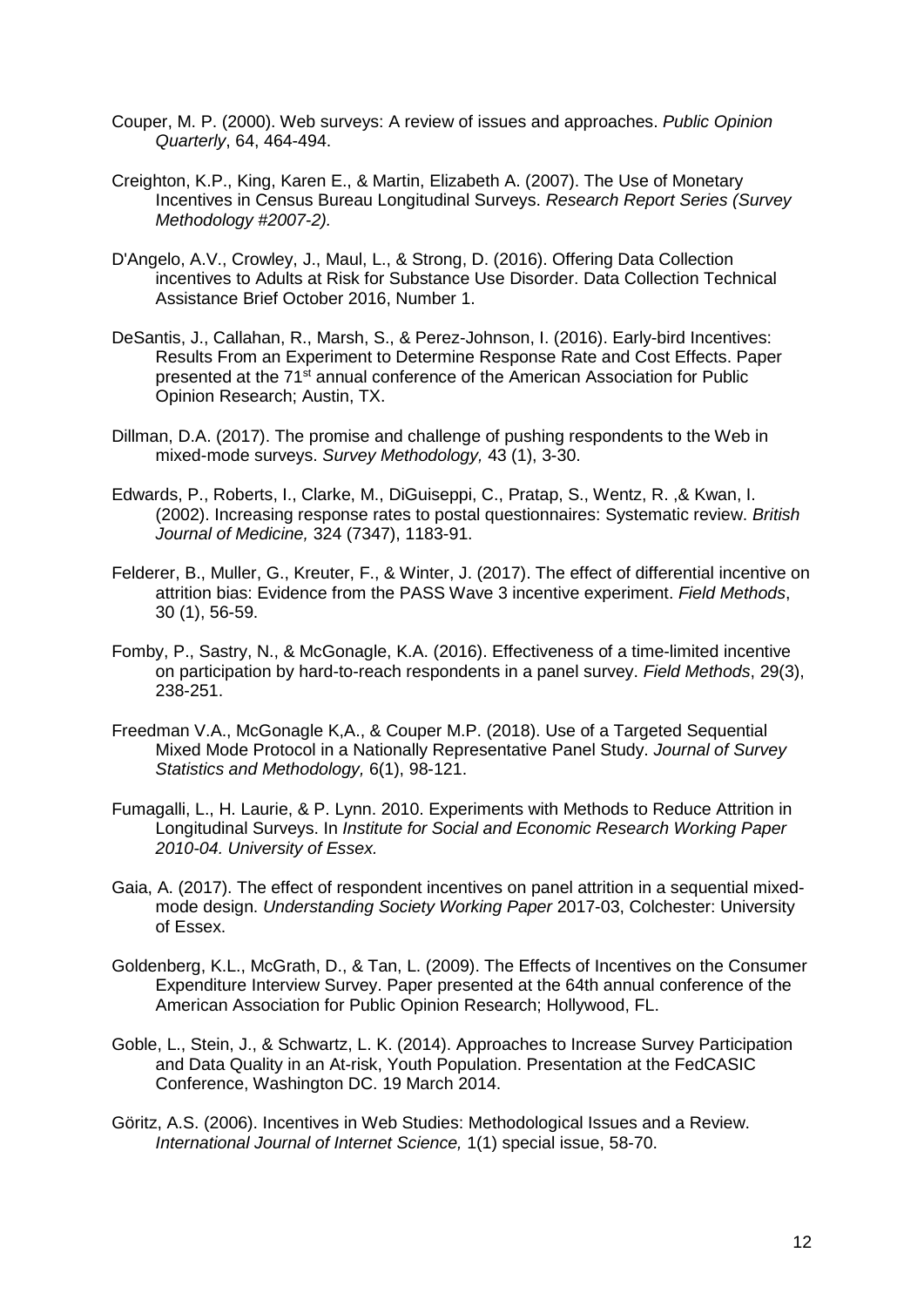- Göritz, A.S., & Wolff, H-G. (2007). Lotteries as Incentives in Longitudinal Web Studies. *Social Science Computer Review,* 25(1), 99-100.
- Göritz, A.S. (2008). The Long-term Effect of Material Incentives on Participation in Online Panels. *Field Methods,* 20 (3), 221-225.
- Göritz, A.S., Wolff, H.G., & Goldstein, D.G. (2008). Individual payments as a longer-term incentive in online panels. *Behavior Research Methods,* 40, 1144-1149.
- Göritz, A.S. (2015). Incentive Effects. In *Improving Survey Methods: Lessons from recent research (eds. Engel, U. Jann, B., Lynn, P., Scherpenzeel, A., Sturgis, P.)* Routledge, New York, *339-350*.
- Göritz, A.S., & Neumann, B. P. (2016). The longitudinal effects of incentives on response quantity in online panels. *Translational Issues in Psychological Science*, 2(2), 163-173. http://dx.doi.org/10.1037/tps0000071
- Gouldner, A. (1960). The norm of reciprocity: A preliminary statement. *American Sociological Review,* 25(2), 161-78.
- Groves, R.M, Singer, E., & Corning, A.D. (2000). Leverage-salience theory of survey participation: Description and an illustration. *Public Opinion Quarterly,* 63 (3), 299-308.
- Groves, Robert M. (2006). Nonresponse Rates and Nonresponse Bias in Household Surveys. *Public Opinion Quarterly,* 70(5), 646-675.
- Guarino, J.A. (2001). Assessing the impact of differential incentives and alternative data collection modes on census response. Proceedings of the Annual Meeting of the American Statistical Association, August 5-9, 2001.
- Hanley, M., Savva, G., Clifford, I., & Whelan, B. (2014). Variation in Incentive Effects across Neighbourhoods. *Survey Research Methods*, 8(1), 19-30.
- Henderson, M., Wight, D., Nixon, C., & Hart, G. (2010). Retaining young people in a longitudinal sexual health survey: a trial of strategies to maintain participation. *BMC Medical Research Methodology,* 10:9.
- Hussemann, J.M., Mortimer, J.T., & Zhang, L. (2016). Exploring the Correlates of Parental Consent for Children's Participation on Surveys: An Intergenerational Longitudinal Study. *Public Opinion Quarterly,* 80(3), 642-665.
- Jäckle, A., Lynn, P., & Burton, J. (2015). Going Online with a Face-to-Face Household Panel: Effects of a Mixed Mode Design on Time and Unit Non-Response. *Survey Research Methods,* 9(1), 57-70.
- Jäckle, A., & Lynn, P. (2008). Respondent Incentives in a multi-mode panel survey: Cumulative effects on nonresponse and bias. *Survey Methodology,* 34 (1), 105-117.
- Keusch, F., Struminskaya, B., Antoun, C., Couper, M.P., & Kreuter, F. (in press). Willingness to participate in passive mobile data collection. *Public Opinion Quarterly.*
- Kibuchi, E., Sturgis, P., Durrant, G., & Maslovskaya, O. (2018). Do interviewers moderate the effect of monetary incentives on response rates in household interview surveys? NCRM Working Paper. NCRM.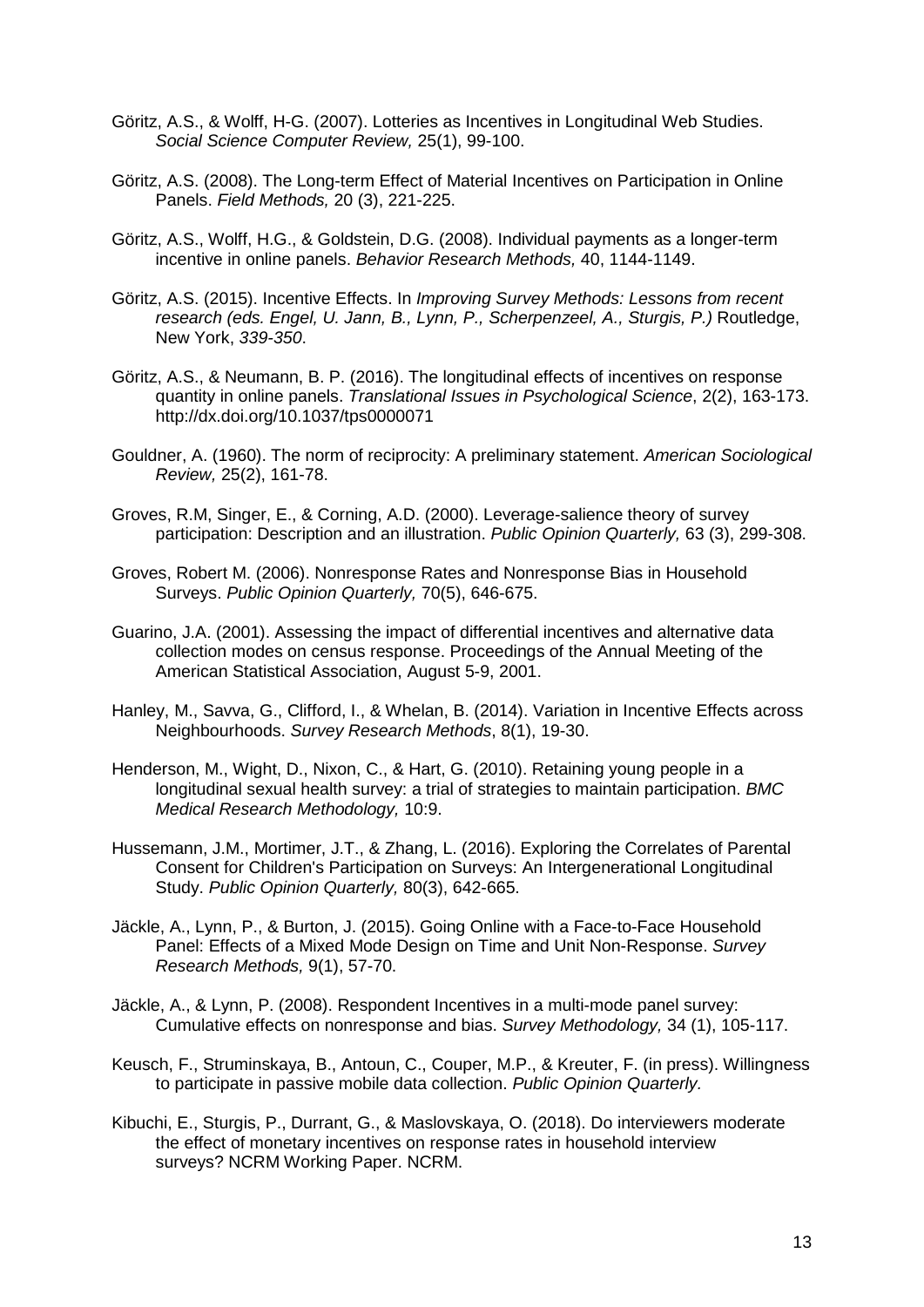- Knibbs, S., Lindley, L., Swordy, D., Stevens, J., & Clemens, S. (2018). Omnibus survey of pupils and their parents/carers (Department for Education): Research report wave 4. Ipsos MORI.
- Kochanek, K., Krishnamurty, P., & Michael, R. (2010). The 'Early Bird' Field Innovation on a 30-year-old Longitudinal Survey. Presentation at the 2<sup>nd</sup> International Panel Survey Methods Workshop, July, Mannheim, Germany.
- Laurie, H. (2007). The effect of increasing financial incentives in a panel survey: An experiment on the British Household Panel Survey. In *Institute for Social and Economic Research Working Paper 2007-05,* Colchester: University of Essex*.*
- Laurie, H. & Lynn, P. (2009). The Use of Respondent Incentives on Longitudinal Surveys. In *Methodology of Longitudinal Surveys (ed. Lynn, P.)*, Chichester: Wiley.
- LeClere, F., Plummer, S., Vanicek, J., Amaya, A., & Carris, K. (2012). Household Early Bird Incentives: Leveraging Family Influence to Improve Household Response Rates. Presented at the Joint Statistical Meetings, San Diego, CA 2012.
- Lengacher, J.E., Sullivan, C.M., Couper, M.P., & Groves, R.M. (1995). Once Reluctant, Always Reluctant? Effects of Differential Incentives on Later Survey Participation in a Longitudinal Study. Proceedings of ASASRMS (American Statistical Society Survey Research methods section)
- Lepkowski, J. M., & Couper, M. P. (2002). Nonresponse in the Second Wave of Longitudinal Household Surveys. In *Survey Nonresponse* (eds. Groves, R.M., Dillman, D.A., Ettinge, J.L., & Little, R.J.A.), New York: John Wiley and Sons, 259–272.
- Lynn, P. (2017). From standardised to targeted survey procedures for tackling non-response and attrition. *Survey Research Methods,* 11(1), 93-103.
- Lynn, P. (2015). Targeted Response Inducement Strategies on Longitudinal Surveys *Improving Survey Methods: Lessons from recent research (eds. Engel, U. Jann, B., Lynn, P., Scherpenzeel, A., Sturgis, P.)* P. 322-337. Routledge, New York.
- Lynn, P. (2012). The propensity of older respondents to participate in a general purpose survey. *Understanding Society Working Paper* 2012-03, Colchester: University of Essex.
- Mack, S., Huggins, V., Keathley, D., & Sundukchi, M. (1998). Do Monetary Incentives Improve Response Rates in the Survey of Income and Program Participation? In *The American Statistical Association, Survey Research Methods Section,* 529-34. Washington, DC: American Statistical Association.
- Manfreda, K.L., Bosnjak, M., Berzelak, J., Haas, I., & Vehovar, V. (2008). Web Surveys Versus Other Survey Modes: A Meta-Analysis Comparing Response Rates. *International Journal of Market Research*, 50(1), 79–104.
- Marek, P., Peterson, A.V., & Henning, M. (2017). Design and Results for a Survey of Nonrespondents in a Longitudinal Cohort of Young Adults. *Journal of Survey Statistics and Methodology*, 5 (4), 509–534. https://doi.org/10.1093/jssam/smx013
- Martin, E., Abreu, D., & Winters, F. (2001). Money and Motive: Effects of Incentives on Panel Attrition in the Survey of Income and Program Participation. *Journal of Official Statistics*, 17 (2), 267-284.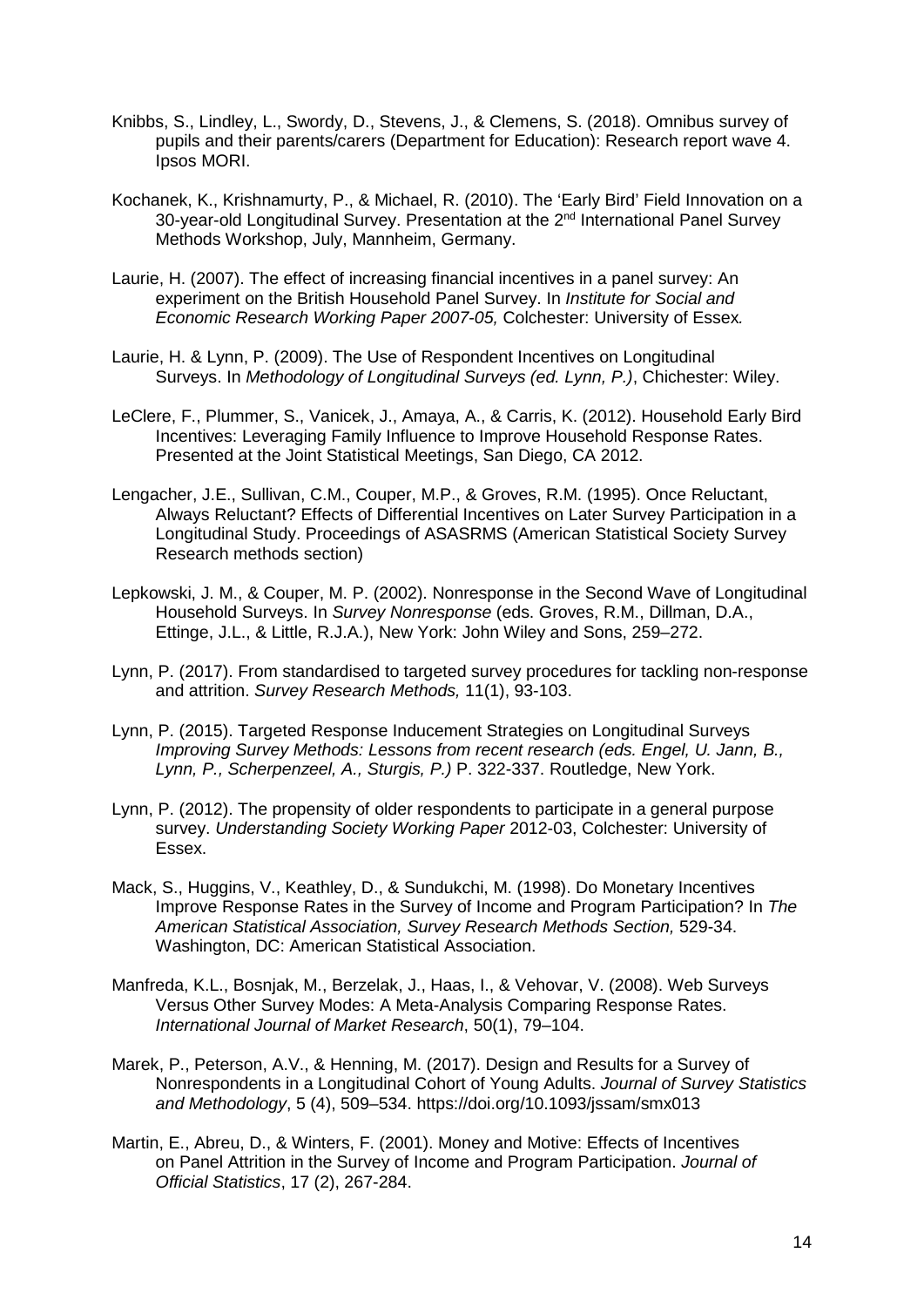- Mauz, E., von der Lippe, E., Allen, J., Schilling, R., Müters, S., Hoebel, J., Schmich, P., Wetzstein, M., Kamtsiuris, P., & Lange, C. (2017). Mixing modes in a population-based interview survey: comparison of a sequential and a concurrent mixed-mode design for public health research. *Archives of Public Health*. 76 (8).
- Mavletova, A., & Couper, M.P. (2016). Device use in Web Surveys: The Effect of Differential Incentives. *International Journal of Market Research*, 58(4), 523-544.
- McGonagle, K, Couper, M., & Schoeni, R. (2009). An experimental text of a strategy to maintain contact with families between waves of a panel study. *Survey Practice*, 2(5).
- McGonagle, K., Schoeni, R., & Couper, M. (2013). The effects of a between-wave incentive experiment on contact update and production outcomes in a panel study. *Journal of Official Statistics*, 29(2), 261-276.
- McGonagle K.A., & Freedman V.A. (2016). The effect of a delayed Incentive on response rates, response mode, data quality and sample bias in a national representative mixed mode study*. Field Methods*, 29(3), 221-237.
- McGonagle, K.A., Schoeni, R.F., Couper, M.P., & Mustaq, M. (2011). An Incentive Experiment Designed to Increase Response to a between-Wave Contact Update Mailing in Two Panel Studies. *Survey Practice,* 4(3).
- McMaster, H.W., LeardMann, C.A., Speigle, & S., Dillman, D. (2017). An experimental comparison of web-push vs. paper-only survey procedures for conducting an in-depth health survey of military spouses. *BMC Medical Research Methodology,* 17 (73).
- Medway, R.L., & Tourgangeau, R. (2015). Response quality in telephone surveys: Do prepaid cash incentives make a difference? *Public Opinion Quarterly,* 79(2), 524-543.
- Messer, B.L., & Dillman, D.A. (2011). Surveying the General Public over the Internet Using Address-Based Sampling and Mail Contact Procedures, *Public Opinion Quarterly*, 75 (3), 429–457, https://doi.org/10.1093/poq/nfr021
- Patrick, M.E., Couper, M.P., Laetz, V.B., Schulenberg, J.E., O'Malley, P.M., Johnston, L.D., & Miech, R.A. (2018). A Sequential Mixed-Mode Experiment in the US National Monitoring the Future Study. *Journal of Survey Statistics and Methodology,* 6(1), 72- 97.
- Parsons, N.L., & M.J. Manierre. (2014). Investigating the Relationships among Prepaid Token Incentives, Response Rates, and Nonresponse bias in a Web Survey. *Field Methods,* 26(2), 191-204.
- Pendleton, S., Kastberg, S., & Lloyd, L. (2019). LFS Incentive Trial Evaluation (June 2017- July 2018). Unpublished manuscript.
- Peycheva, D., Calderwood, L., and Wong, E.R. (2019). Effects of a time-limited incentive in a mixed- mode longitudinal study of young adults. Unpublished manuscript.
- Pforr, K., Blohm, M., Blom, A. G., Erdel, B., Felderer, B., Fräßdorf, M., & Rammstedt, B. (2015). Are Incentive Effects on Response Rates and Nonresponse Bias in Largescale, Face-to-face Surveys Generalizable to Germany? Evidence from Ten Experiments. *Public Opinion Quarterly*, 79(3), 740–768.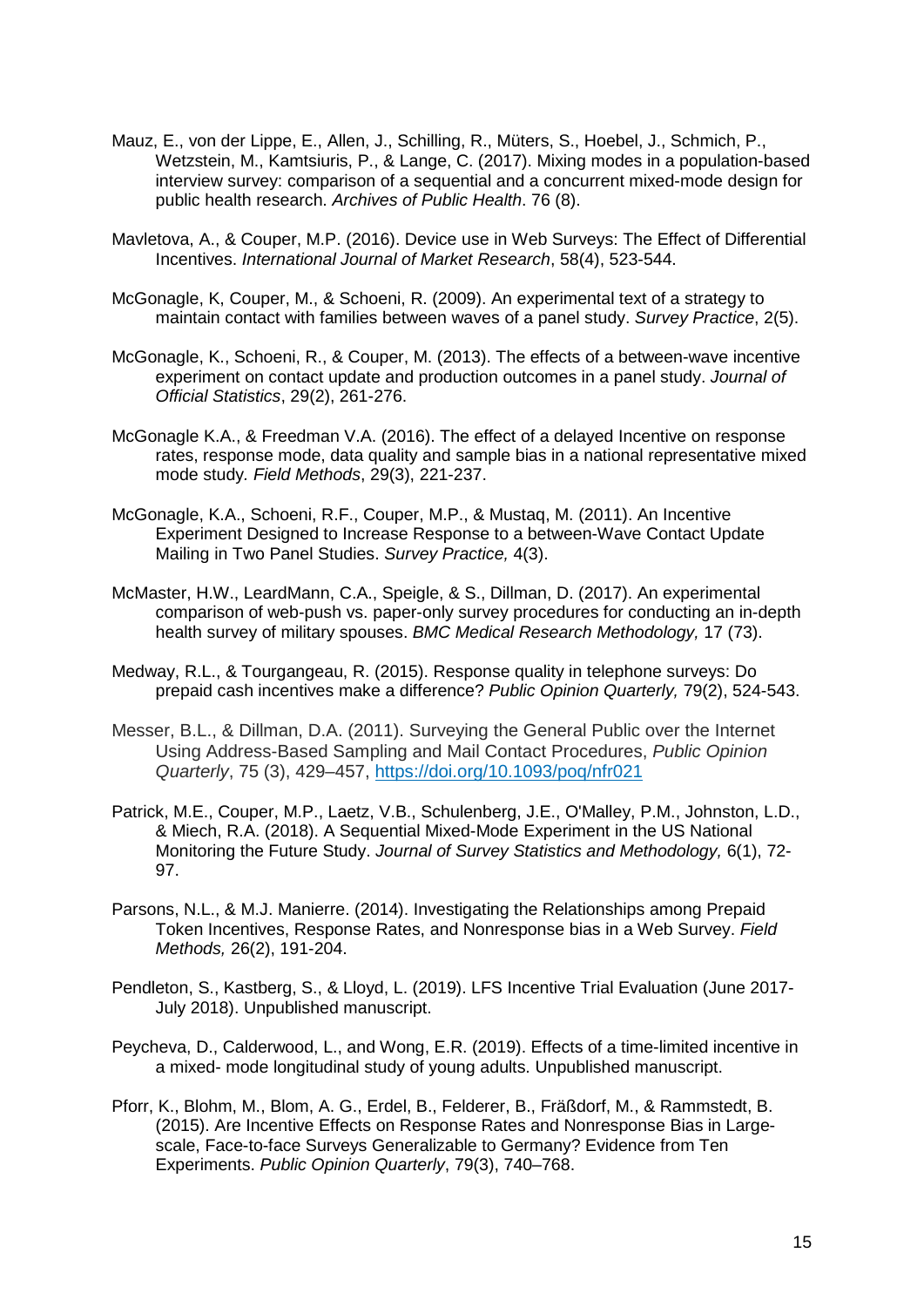- Porter, S.R., & Whitcomb, M.E. (2003). The Impact of lottery Incentives on Student Survey Response Rates. *Research in Higher Education,* 44(4): 389-407.
- Rodgers, W. (2011). Effects of Increasing the Incentive Size in a Longitudinal Study. *Journal of Official Statistics,* 27(2), 279-299.
- Ryu, E., Couper, M.P., & Marans, R.W. (2006). Survey Incentives: Cash vs. In-kind; Face-to-Face vs. Mail; Response Rate vs. Nonresponse Error*. International Journal of Public Opinion Research,* 18(1), 89-106.
- Scherpenzeel, A., Zimmermann, E., Budowski, M., Tillmann, R.., Wernli, B., & Gabadinho, A. (2002). Experimental Pre-Test of the Biographical Questionnaire. *Working Paper, No. 5-02. Neuchatel: Swiss Household Panel. http://aresoas.unil.ch/workingpapers/WP5\_02.pdf*
- Singer, E. (2002). The Use of Incentives to Reduce Nonresponse in Household Surveys. In *Survey Nonresponse* Groves (eds. R.M., Dillman, D.A., Eltinge, J.L., and Little, R.J.A.), New York: John Wiley and Sons.
- Singer, E., & Ye, C. (2013). The Use and Effects of Incentives in Surveys. *The ANNALS of the American Academy of Political and Social Science*, 645(1), 112–141. https://doi.org/10.1177/0002716212458082
- Singer, E., & Couper, M.P. (2008). Do Incentives Exert Undue Influence on Survey participation? Experimental Evidence. *Journal of Empirical Research on Human Research Ethics,* 3(3), 49-56.
- Singer, E., Hoewyk, J. V., Gebler, N., Raghunathan, T., & McGonagle, K. (1999). The effects of incentives on response rates in interviewer-mediated surveys. *Journal of Official Statistics*, 15(2), 217-230. DOI: 10.4135/9781446262269
- Sundukchi, M. (1999). SIPP 1996: Some Results from the Wave 7 Incentive Experiment. Memorandum from Sundukchi for Documentation. Census Bureau, January 28, 1999.
- Suzer-Gurtekin, Z. T., ElKasabi, M., Liu, M., Lepkowski, J.M., Curtin, R.T., & McBee, R. (2016). Effect of a Pre-Paid Incentive on Response Rates to an Address-Based Sampling (ABS) Web-Mail Survey. *Survey Practice*, 9(4).
- Tzamourani, P. (2000). An experiment with promised contribution to charity as a respondent incentive on a face-to-face survey*. Survey Methods Newsletter* 20(2): 13-15.
- Toepoel, V., & Funke, F. (2018) Sliders, Visual Analogue Scales, or Buttons: Influence of Foramts and Scales in Mobile and Desktop Surveys. *Mathematical Population Studies,*  25, 112-122.
- Wagner, J., West, B.T., Guyer, H., Burton, P., Kelley, J., Couper, M.P., & Mosher, W.D. (2017). The Effects of a Mid-Data Collection Change in Financial Incentives on Total Survey Error in the National Survey of Family Growth. In *Total Survey Error in Practice (eds.* Biemer, P.P., De Leeuw, E.D., Eckman, S., Edwards, B., Kreuter,F., Lyberg,L.E., Tucker,C., & West,B.T.), John Wiley & Sons:Hoboken, NJ, 155-178.
- Ward, C., Stern, M., Vanicek, J., Black, C., Knighton, C., & Wilkinson, L. (2014). Evaluating the Effectiveness of Early Bird Incentives in a Web Survey. Powerpoint Presentation.